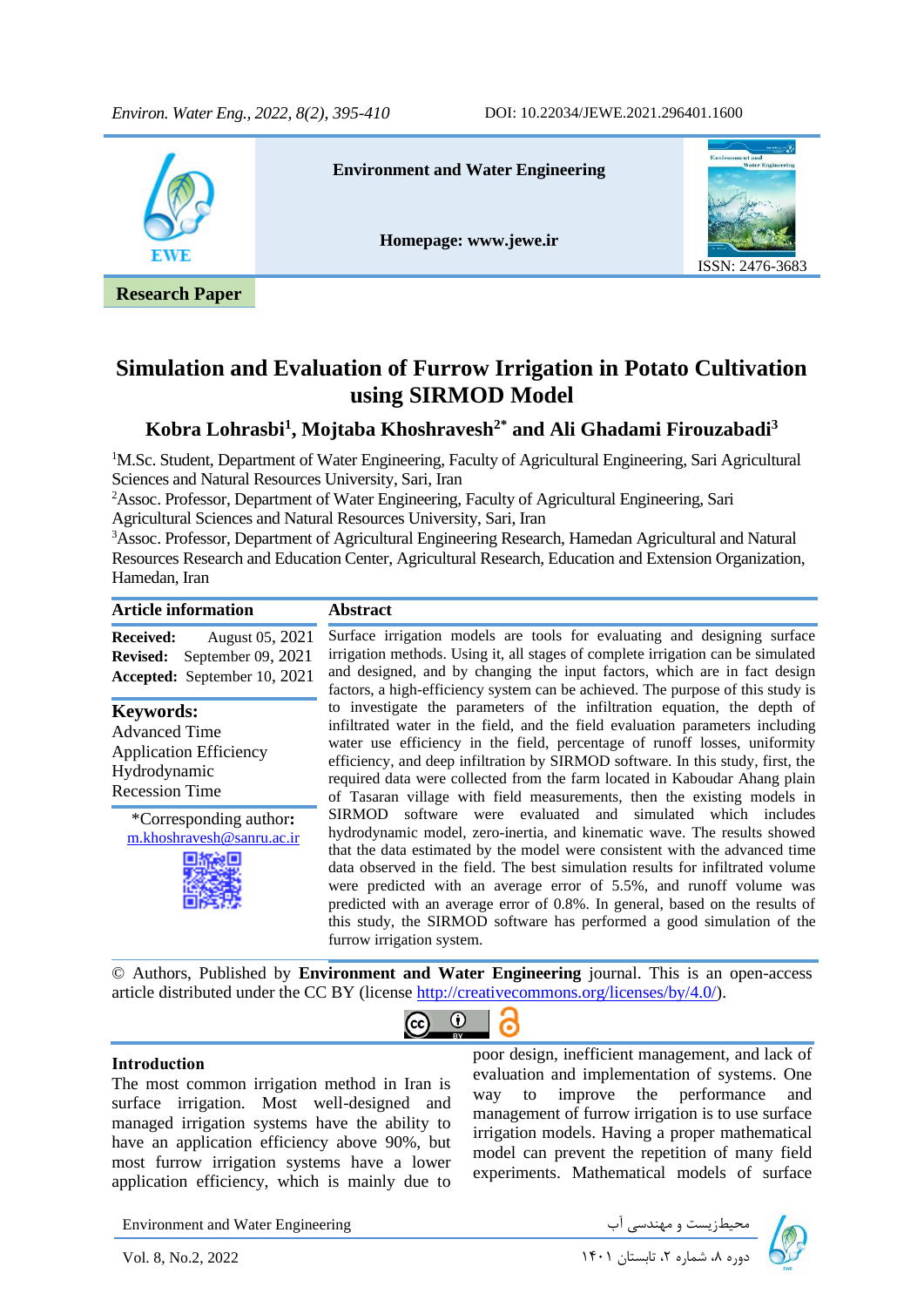irrigation are based on the equations of Saint-Venant, which the difference between them is in the form of applying the momentum equation. One of the most popular software that examines the three models of kinematic wave, hydrodynamic, and zero-inertia is the SIRMOD software, developed by Walker and Skogerboe (1987) at Utah State University, which is widely used in irrigation management and design. SIRMOD software covers all surface irrigation methods (strip, furrow, and basin) and can check different wave and cut-off currents. Despite the widespread use of SIRMOD software in different parts of the world to simulate and evaluate surface irrigation systems, this software has been less used in Iran. Hamedan province is also one of the major agricultural production areas of the country. This province, with 1.2% of the country's area, ranks first in terms of land use among other provinces. Among these, the main limiting factor of agriculture in this region in recent years is the issue of water and declining groundwater levels. The crisis of limited water resources in different parts of the country, especially in Hamadan province, has been significant in recent years. For this reason,

increasing water efficiency and optimal use of water resources is a necessity of the agricultural sector of Hamadan province. The purpose of this study is to investigate the parameters of infiltration equation, depth of infiltrated water in the field, and field evaluation parameters including water use efficiency in the field, percentage of runoff losses, uniformity efficiency, and deep percolation.

#### **Materials and methods**

In the present study, the data of potato cultivation farms located in the Kaboudar Ahang plain of Tasaran village of Hamedan province were used. The soil texture was clay loam and the water source of the farm was well and the irrigation method used in this farm was furrow irrigation. The area of the farm was one hectare, the length of the furrows was 130 meters and the width of each furrow was 75 centimeters. Some measured field parameters and information include field slope, determination of inlet flow to furrows, applied irrigation program, outflow runoff measurement, determination of advanced and recession time, and Faro geometric parameters. Specifications of the farm studied was showed in Table 1.

Table 1. Specifications of the studied farm

|                   | The length of the | Width of   | Farm Area | Farm Slope | Soil Texture |
|-------------------|-------------------|------------|-----------|------------|--------------|
| Irrigation Method | Furrow (m)        | Furrow (m) | 'ha)      | (m/m)      |              |
| Furrow Irrigation | 30                | 0.75       |           | 0.0035     | Clay loam    |

First, the important input parameters were identified in furrow irrigation that may have significant errors in measuring or estimating them in the field. These parameters were cut-off time, input flow, Manning roughness coefficient, infiltration equation coefficients, and furrow slope. Therefore, these parameters were entered in the sensitivity analysis of this study to quantify the relative impact of each on the output

indicators including water use efficiency, water requirement efficiency, uniformity distribution coefficient, surface runoff ratio and advanced and recession times. In the sensitivity analysis of each input parameter, the value of change was considered equal to  $\pm 50\%$  to provide the necessary conditions for sensitivity analysis, which the values are shown in Table 2.

|              |               | Table 2 input parameters to the SIRMOD model with the change of $50\%$ |                        |
|--------------|---------------|------------------------------------------------------------------------|------------------------|
| Parameter    | Initial value | $+50\%$ of Initial Value                                               | -50 % of Initial Value |
| $q$ (Lit/s)  | 1.39          | 2.085                                                                  | 0.695                  |
| Tot (min)    | 100           | 150                                                                    | 50                     |
| $k(m^3/m/m)$ | 0.00625       | 0.009375                                                               | 0.003125               |
| a            | 0.28          | 0.42                                                                   | 0.14                   |
| n            | 0.03          | 0.045                                                                  | 0.015                  |
| s(m/m)       | 0.0035        | 0.00525                                                                | 0.00175                |

Table 2 Input parameters to the SIRMOD model with the change of 50%

To compare and evaluate the accuracy of SIRMOD software in the prediction of advanced and recession time, infiltrated volume, and runoff volume, the statistical indicators of RMSE,  $R^2$ , EF and RE were used.

### **Results**

The results of sensitivity analysis showed that the infiltration parameters of the Kostiakov-Lewis equation had the most impact on the calculation of water requirement efficiency. The current cut-

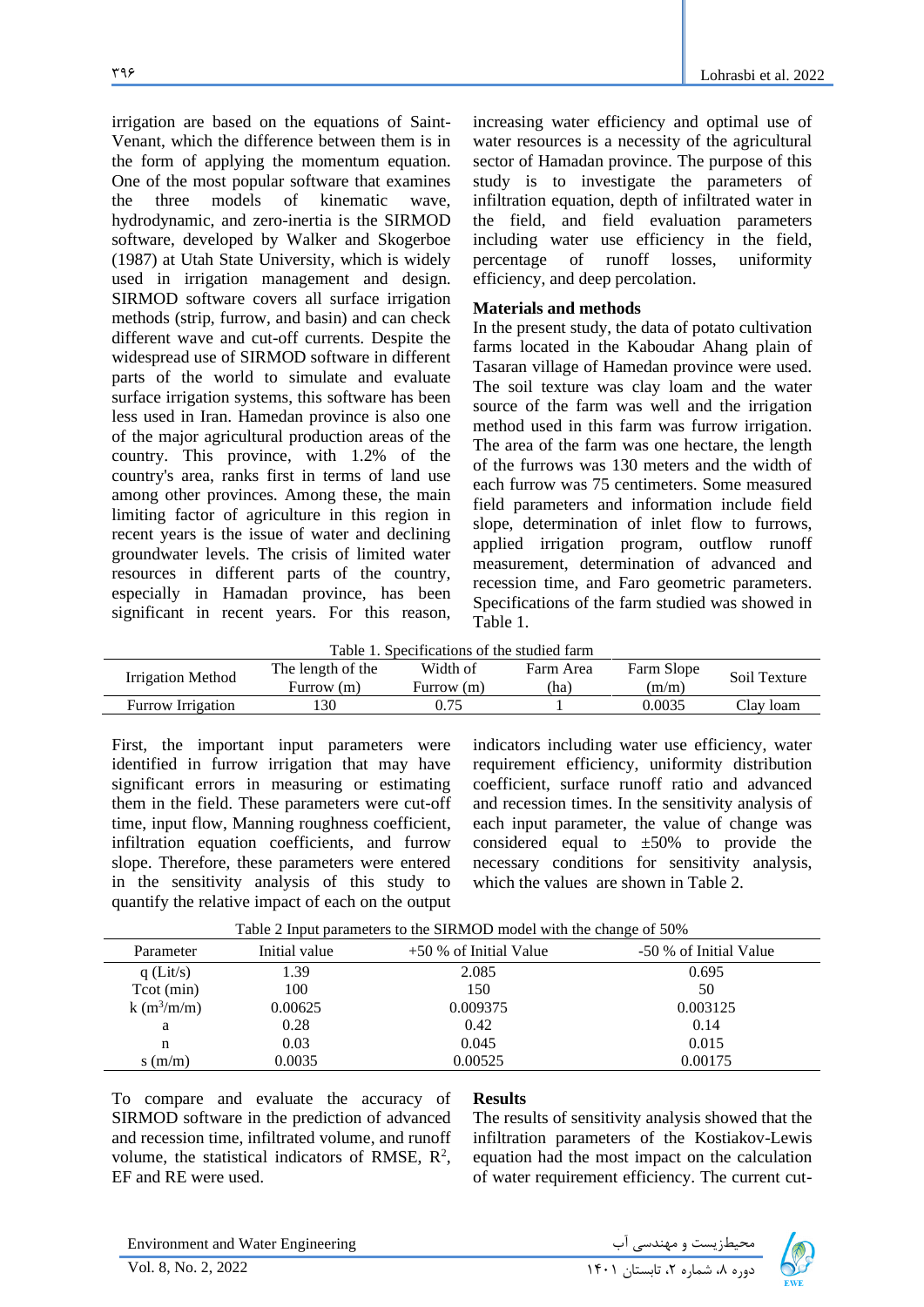off time and inlet flow are in the next rank of this effect on water requirement efficiency. The results of Table 3 show that SIRMOD software has well estimated the amount of infiltration with all three models of the kinematic wave, zeroinertia, and hydrodynamic. In the middle and end of the season, the amount of runoff in all three models was higher than the amount of runoff

measured in the field, and consequently, the amount of water infiltrated in all three models was less than the amount measured in the field. In general, the lowest relative error rate of infiltrated water volume in all three models of hydrodynamics, zero inertia, and the kinematic wave is related to the beginning and end of the season.

Table 3 The comparison of measured and calculated values of infiltration by different models of SIRMOD

| software               |                  |                        |                   |                        |                          |                        |                   |                        |                          |
|------------------------|------------------|------------------------|-------------------|------------------------|--------------------------|------------------------|-------------------|------------------------|--------------------------|
|                        | Input            | Kinematic Wave         |                   | Zero-Inertia           |                          | Hydrodynamic           |                   | Measured               |                          |
| Irrigation time        | Water<br>$(m^3)$ | Infiltrated<br>$(m^3)$ | Runoff<br>$(m^3)$ | Infiltrated<br>$(m^3)$ | <b>Runoff</b><br>$(m^3)$ | Infiltrated<br>$(m^3)$ | Runoff<br>$(m^3)$ | Infiltrated<br>$(m^3)$ | <b>Runoff</b><br>$(m^3)$ |
| Beginning of<br>Season | 8.34             | 2.1                    | 6.3               | 2.1                    | 6.2                      | 2.1                    | 6.2               | 1.99                   | 6.35                     |
| Middle of<br>Season    | 9.6              | 2.5                    | 7.1               | 2.5                    | 7.1                      | 2.5                    | 7.1               | 3.19                   | 6.41                     |
| End of Season          | 9.9              | 2.6                    | 7.4               | 2.6                    | 7.3                      | 2.6                    | 7.3               | 2.8                    | 7.1                      |

Regarding the effect of inlet flow on furrow, it can be said that in all three models of hydrodynamic, zero-inertia, and kinematic wave, with increasing the inlet flow to the furrow at a constant length, the predicted values were estimated with higher accuracy. As the furrow length decreased, the simulation accuracy of all three models of hydrodynamic, zero-inertia, and kinematic wave increased.

### **Conclusion**

According to the findings of this study, it can be concluded that: All three models predicted the best-simulated results of infiltrated volume with an average error of 5.5% and for runoff volume with an average error of -0.8%. So that the application efficiency with an error of less than 8% and the uniformity efficiency with an error of less than 1% and the output runoff for the

beginning and end of the season with a relative error of less than 4% are well estimated by all three models. For the middle of the season, the output runoff with a relative error of less than 11% is less accurate than at the beginning and end of the season. Input flow and infiltration parameters had the most effect on the advanced time. The cut-off time also had the least effect on the recession time.

### **Data Availability**

Data can be sent from the corresponding author by email upon request.

### **Conflicts of Interest**

The authors of this article declared no conflict of interest regarding the authorship or publication of this article.

Environment and Water Engineering

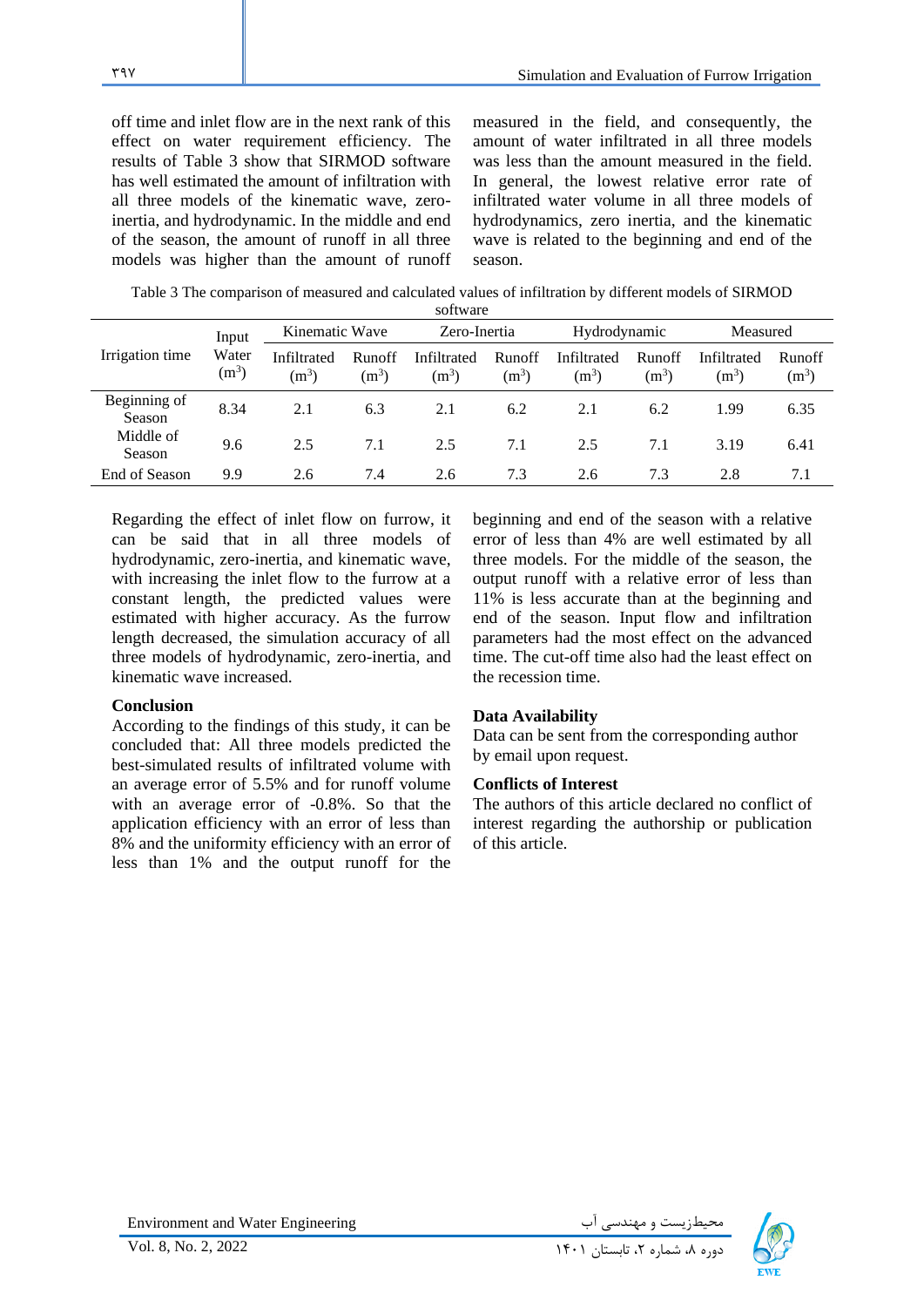

# **شبیهسازی و ارزیابی آبیاری جویچهای در کشت سیبزمینی با استفاده از مدل SIRMOD**

**3 و علی قدمی فیروزآبادی 2\* ، مجتبی خوش روش <sup>1</sup> کبری لهراسبی**

1 دانشجوی کارشناسی ارشد، گروه مهندسی آب، دانشکده مهندسی زراعی، دانشگاه علوم کشاورزی و منابع طبیعی ساری، ساری، ایران

دانشیار، گروه مهندسی آب، دانشکده مهندسی زراعی، دانشگاه علوم کشاورزی و منابع طبیعی ساری، ساری، ایران 3 دانشیار پژوهش، بخش تحقیقات فنی و مهندسی، مرکز تحقیقات و آموزش کشاورزی و منابع طبیعی استان همدان، سازمان تحقیقات، آموزش و ترویج ، همدان، ایران

| اطلاعات مقاله                                                                                                                                                                                                                                                                                                                                                                                                                                                                                                                                                                                                                                                                                                                                                                                                                                                                                                            | چکیده |
|--------------------------------------------------------------------------------------------------------------------------------------------------------------------------------------------------------------------------------------------------------------------------------------------------------------------------------------------------------------------------------------------------------------------------------------------------------------------------------------------------------------------------------------------------------------------------------------------------------------------------------------------------------------------------------------------------------------------------------------------------------------------------------------------------------------------------------------------------------------------------------------------------------------------------|-------|
| تاريخ دريافت: [١۴٠٠/٠۵/١۴]<br>مدلهای آبیاری سطحی وسیلهای جهت ارزیابی و طراحی روشهای آبیاری سطحی هستند.<br>با استفاده از آن میتوان تمام مراحل یک آبیاری کامل را شبیهسازی و طراحی و با تغییر<br>تاريخ بازنگري: [١٢٠٠/٠۶/١٨]<br>عوامل ورودی که در حقیقت عوامل طراحی هستند به سامانهای با راندمان بالادست یافت.<br>تاريخ پذيرش: [١٤٠٠/٠۶/١٩]<br>هدف از این پژوهش بررسی پارامترهای معادله نفوذ، عمق آب نفوذ یافته در مزرعه،<br>واژەھاي كليدى:<br>پارامترهای ارزیابی مزرعه شامل راندمان کاربرد آب در مزرعه، درصد تلفات رواناب، راندمان<br>راندمان كاربرد<br>یکنواختی و نفوذ عمقی بهوسیلهٔ نرمافزار SIRMOD است. ابتدا دادههای موردنیاز از محل<br>زمان پسروي<br>مزرعهای واقع در دشت کبودرآهنگ روستای طاسران با اندازهگیریهای صحرایی جمعآوری<br>زمان پيشروي<br>شد. سپس مدلهای موجود در مدل SIRMOD که شامل مدل هیدرودینامیک، اینرسی<br>هيدروديناميك<br>صفر و موج سینماتیک است مورد ارزیابی و شبیهسازی قرار گرفت. نتایج نشان داد که |       |
| أنويسنده مسئول:<br>دادههای برآورد شده توسط مدل با دادههای زمان پیشروی مشاهدهشده در مزرعه مطابقت<br>m.khoshravesh@sanru.ac.ir<br>داشت. بهترین نتایج شبیهسازی حجم نفوذ یافته با متوسط خطای ۵/۵٪ و برای حجم رواناب<br>با متوسط خطای ۰/۸٪ پیشبینی شد. بهطورکلی بر اساس نتایج این پژوهش، نرمافزار<br>SIRMOD شبیهسازی مناسبی از سیستم آبیاری جویچهای انجام داد.                                                                                                                                                                                                                                                                                                                                                                                                                                                                                                                                                                |       |

## **-1 مقدمه**

یران جزو مناطق خشک و نیمهخشک جهان محسوب میانگین جهانی است (Khoshravesh et al. 2018). بیش-روش آبیاری سطحی است. میانگین بارندگی کشور mm/yr 250 است که در حدود یکسوم میانگین جهانی است هم- چنین میانگین تبخیر آن mm 2100 میباشد که سه برابر

میشود. محدودیت اب در ایران به یکی از عمدهترین مسائل 5 تر از ۸۰٪ اب شیرین در جهان و بیشتر از ۹۲٪ اب در در کشور تبدیل شده است. رایجترین روش آبیاری در ایران، ۔ کشور ایران در بخش کشاورزی مصرف میشود ( Mohamad 2014 Yazdanian and Jani). با توجه به این نکته، مدیریت بهینه آبیاری در بخش کشاورزی یکی از مهمترین و اصلیترین راهکارهای مقابله با مسئله بحران آ ب است. بیش-



Environment and Water Engineering دوره ،8 شماره ،2 تابستان 1401 2022 .2,No 8, .Vol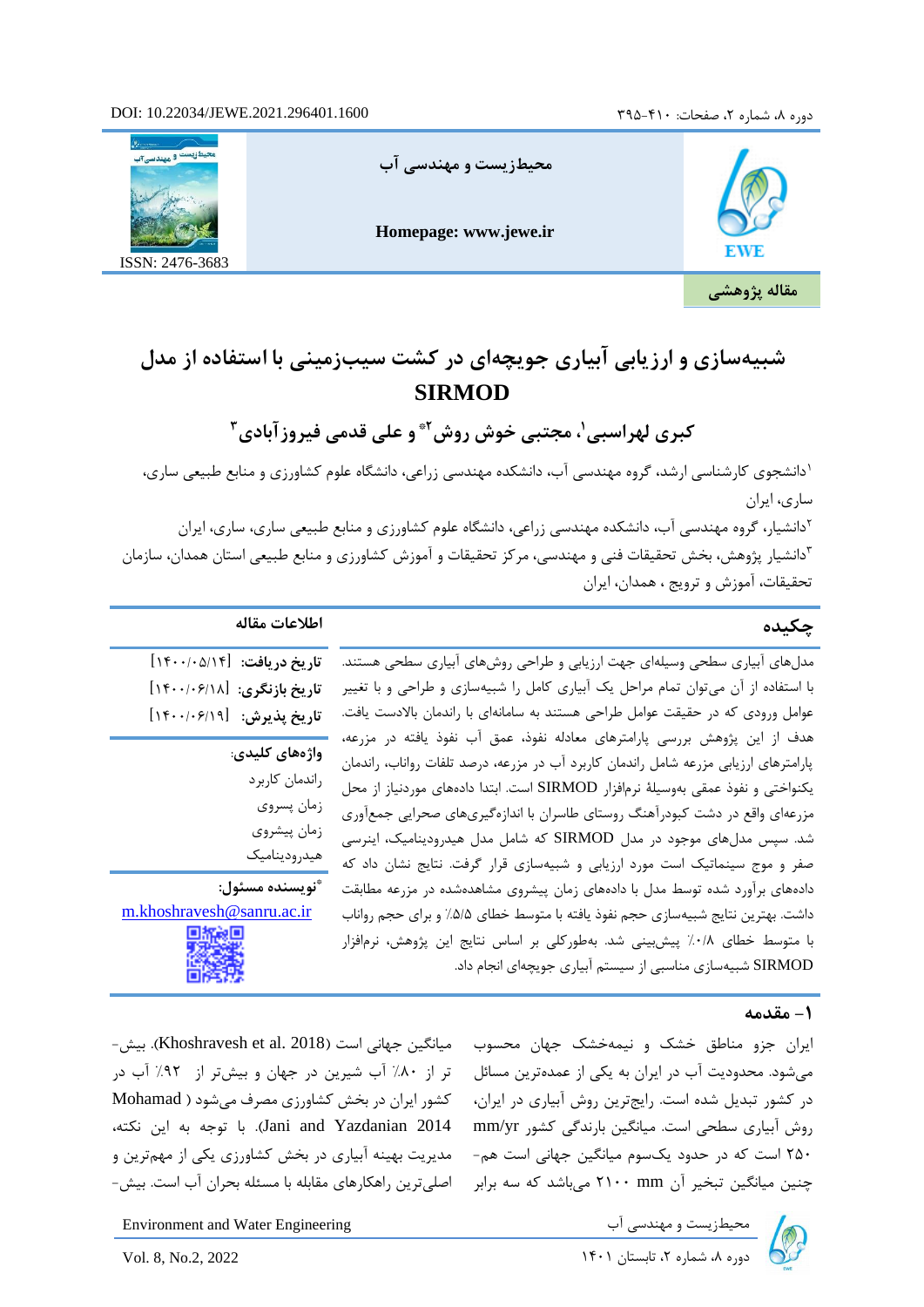تر سامانههای آبیاری که طراحی و مدیریت خوبی دارند دارای این قابلیت هستند که راندمان کاربرد بالای ۹۰٪ باشند ولی اکثر سامانههای آبیاری جویچهای راندمان کاربرد پایینتری دارند که عمدتاً بهدلیل طراحی ضعیف، مدیریت ناکارآمد، عدم ارزیابی و اجرای نادرست سامانهها است .(Mokari Gahroodi et al. 2013)

یکی از راههای بهبود ع ملکرد و مدیریت آبیاری جویچهای، استفاده از مدلهای آبیاری سطحی است. با داشتن یک مدل ریاضی مناسب میتوان از تکرار بسیاری از آزمایشهای مزرعهای جلوگیری کرد. مدلهای ریاضی آبیاری سطحی بر اساس معادالت سنت ونانت استوار هستند که تفاوت آنها در فرم بهکارگیری معادله مومنتم است. یکی از معروفترین نرمافزارها که سه مدل موج سینماتیک، هیدرودینامیک و اینرسی صفر را مورد بررسی قرار میدهد، نرمافزار Walker and Skogerboe توسط که است SIRMOD (1987) در دانشگاه ایالتی یوتای ایالت متحده توسعه یافته است که کاربرد زیادی در مدیریت و طراحی آبیاری سطحی دارد. نرمافزار SIRMOD همه شیوههای آبیاری سطحی (نواری، شیاری و کرتی) را در بر میگیرد و میتواند رژیمهای مختلف جریان موجی و قطع جریان را بررسی نماید Walker .(Behbahani and Babazadeh 2005) (2003)با استفاده از نرمافزار SIRMOD آنالیزهایی انجام داد که منجر شد بتواند مناسبترین زمان قطع جریان و طول جویچه و اثرات آنها را بر هم تحلیل نماید. Zeinalzadeh (2008) .al et در تحقیقی به تحلیل حساسیت پارامترهای آبیاری شیاری با استفاده از SIRMOD پرداختند. نتایج نشان داد که مقادیر شاخص حساسیت برای رواناب خیلی زیاد و برای زمانهای پسروی کم بود. در حالیکه مقادیر شاخص حساسیت برای زمانهای پیشروی متعادل بود. (2009) .al et Clark در مطالعهای نشان دادند که نرمافزار SIRMOD ابزاری مفید و کاربردی برای ارزیابی آبیاری Bagheri and Alipour Hafshejani .است سطحی (2011) مدلهای آبیاری سطحی در آبیاری جویچهای نیشکر واقع در استان خوزستان را ارزیابی کردند. بررسی نتایج مرحله پسروی بهوسیله نرمافزار SIRMOD حاکی از پیشبینی بسیار خوب کلیه مدلها در این مرحله است. هم- چنین در مرحله پیشروی نیز اختالف بین پیشبینی توسط مدل و شرایط مزرعه، کم بود که نشان دهنده پیشبینی بسیار خوب مدل ها است.

Environment and Water Engineering دوره ،8 شماره ،2 تابستان 1401 2022 .2,No 8, .Vol

علییرغیم پیر کیاربرد بیودن نیرمافیزار SIRMOD در نقیا مختلیف جهیان جهییت شیبیهسیازی و ارزیییابی سییامانههای آبییاری سیطحی، ایین نیرمافیزار در اییران کیمتیر اسیتفاده شییده اسییت. اسییتان همییدان نیییز یکییی از منییاطق عمییده تولیـد کشـاورزی کشـور اسـت. عمـدهتـرین عامـل محـدود کننده کشیاورزی ایین منطقیه در چنید سیال اخییر، مسیئله آب و افت سیطح ایستابی آبهیای زیرزمینیی اسیت.

(2011) Liaghat and Ebrahimian در پژوهشی نشان دادند که نرمافزار SIRMOD بهطور موفقیت آمیزی میتواند سامانههای مختلف آبیاری سطحی را شبیه سازی نماید. مدلهای Gholami Sefidkouhi and Koulaian (2014) هیدرودینامیک، اینرسی صفر و موج سینماتیک موجود در بسته نرمافزار SIRMOD را مورد ارزیابی و آنالیز حساسیت قرار دادند. نتایج پژوهش آنها حاکی از این است که مدل هیدرودینامیک، زمانهای پیشروی و پسروی را با دقت بیشتری شبیهسازی میکند. همچنین تحلیل حساسیت مدلهای هیدرولیکی نشان داد که پارامترهایی مانند دبی جریان، ضرایب معادله نفوذ و زمان قطع جریان تأثیر زیادی بر راندمان کاربرد، راندمان نیاز آبی، نسبت رواناب و ضریب یکنواختی توزیع پایاب دارد. (2014) Mahdizadeh et al. (2014) در تحقیقی به شبیهسازی سامانههای آبیاری نواری انتها باز و بسته با استفاده از نرمافزار SIRMOD پرداختند. برای این منظور، 22 مجموعه داده شامل چهار نوار بدون کشت، 9 نوار انتها باز بدون کشت و 9 نوار انتها بسته برای کشت استفاده شد. نتایج نشان داد که مدلها شرایط نوارهای انتها باز را بهتر از نوارهای انتها بسته برای زمان پیشروی پ یشبینی کردهاند. عالوه بر این، مدلهای هیدرود ینامیکی و اینرسی صفر، حجم آب نفوذ یافته را برابر یا کمتر از حجم آب مشاهده شده در تمام نوارها تخمین زدهاند. اگرچه مدل هیدرودینامیک بدون سادهسازی از معادالت سنت -ونانت استفاده میکند، در حین حل عددی آنها توسط مدل، عدم اطمینان بهدلیل محاسبههای بیشتر نسبت به مدلهای اینرسی صفر و موج سینماتیک مطرح میشود. این منجر به خطای بیشتر در مدل هیدرودینامیک در برخی موارد می - شود. (2018) .al et Farasati دقت شبیهسازی نرمافزارهای SIRMOD و WinSRFR را در مزرعه کشاورزی دانشگاه رازی مورد مقایسه و بررسی قرار دادند و نتایج نشان داد که درصد متوسط خطای پیشبینی زمان پیشروی در مدل WinSRFR بهمیزان %7 کمتر از نرمافزار SIRMOD بود.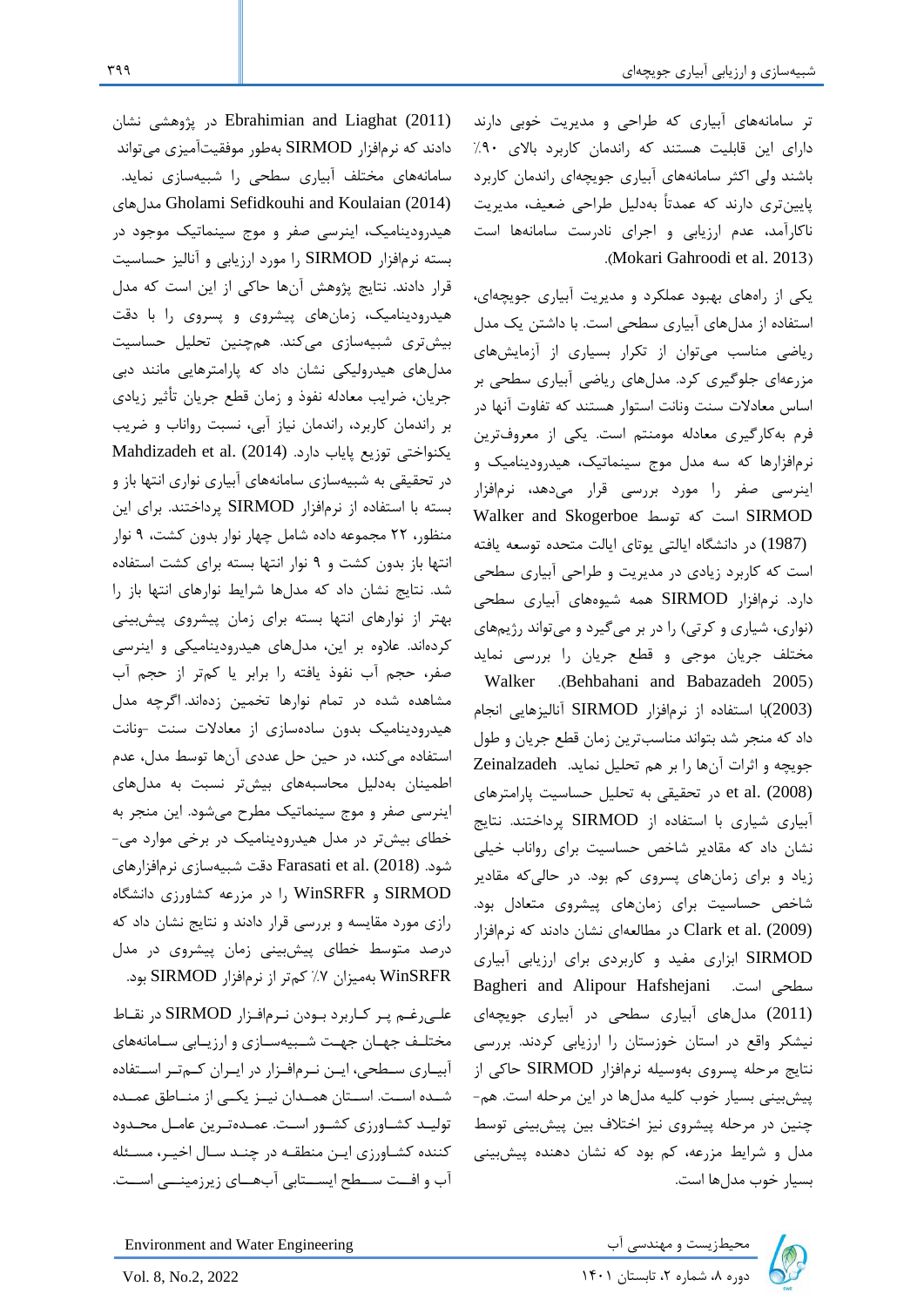بحیران محیدودیت منیابع آبیی در منیاطق مختلیف کشیور و بییهویژه در اسییتان همییدان طییی سییالهییای اخیییر حییائز اهمیت بیوده اسیت. بیه همیین دلییل افیزایش کیارایی آب و اسیتفاده بهینیه از منیابع آب از ضیروریات بخیش کشیاورزی اسییتان همییدان محسییوب میییشییود. در اییین پییژوهش بییا اسیتفاده از آزمیایش صیحرایی و کشیت گییاه سییبزمینیی در شهرسییتان کبودرآهنییگ از توابییع اسییتان همییدان بییه بررسی پارامترهیای معادلیه نفیوذ، عمیق آب نفیوذ یافتیه در مزرعه، پارامترهیای ارزییابی مزرعیه شیامل رانیدمان کیاربرد آب در مزرعییه، درصیید تلفییات روانییاب، رانییدمان یکنییواختی و نفوذ عمقی توسط نرمافزار SIRMOD پرداخته شد.

# **-2 مواد و روشکار**

**-1-2 منطقه مورد مطالعه** 

در پژوهش حاضر از داده های مزرعه کشت سیب زمینی واقع در شهرستان کبودرآهنگ )روستای طاسران( واقع در شمال غربی استان همدان با طول جغرافیایی ° 48 و 61′ شرقی و عرض جغرافیایی ° 35 و 34′ شمالی استفاده شد. بافت خاک مزرعه لوم رسی، منبع آب مزرعه چاه و روش آبیاری مورد استفاده در این مزرعه، آبیاری جویچهای بوده است. مساحت

مزرعه ha ،1 طول فاروها m 130 و عرض هر فارو cm 75 بود )شکل 1(. برخی پارامترها و اطالعات اندازهگیری شده صحرایی شامل شیب مزرعه، تعیین دبی ورودی به جویچهها، برنامه آبیاری اعمال شده، اندازهگیری رواناب خروجی، تعیین زمان پیشروی و پسروی و پارامترهای هندسی فارو است. جدول (۱) مشخصات مزرعه مورد مطالعه را نشان میدهد. ارزیابی فنی این مزارع که تحت کشت سیبزمینی بودند، در سه مرحله اول، وسط و آخر فصل زراعی انجام شد.



شکل ۱- نمایی از مزرعه مورد مطالعه Fig. 1 View of the studied farm

|  |  | جدول ١- مشخصات مزرعه مورد مطالعه |  |
|--|--|----------------------------------|--|
|--|--|----------------------------------|--|

| Table 1 Specifications of the studied farm |            |           |            |              |  |  |  |
|--------------------------------------------|------------|-----------|------------|--------------|--|--|--|
| Furrow Length                              | Width of   | Farm Area | Farm Slope | Soil Texture |  |  |  |
| (m)                                        | Furrow (m) | (ha)      | (m/m)      |              |  |  |  |
| '30                                        | 0.75       |           | 0.0035     | Clay Loam    |  |  |  |
|                                            |            |           |            |              |  |  |  |

شدت جریان (m $^3{\rm /s/m}$ ، Ix شدت نفوذ (m $^3{\rm /s/m}$ )،  $\rm S_0$  شیب کف (m/m)، Sf شیب اصطکاکی g ،(m/m) شتاب ثقل نرمان (S) و  $V$  سرعت جریان (m/s) است. D ثابت  $t$  .(m $^{2}/s$ ) عددی است به قانونی که معادله اندازه حرکت از آن استخراج شده بستگی دارد. اگر معادله اندازه حرکت از قانون دوم نیوتن استخراج شده باشد، این مقدار برابر یک است و اگر از قانون انرژی مشتق شده باشد، برابر با 0/5 است ) Abbasi .)2012

## **-1-2 مدل هیدرودینامیک**

پ یچیدهترین و دقیقترین مدل شبیهسازی، مدل هیدرودینامیکاست که از فرم کامل معادالت سنت ونانت یعنی هر دو معادله پ یوستگی و مومنتم استفاده میکند . به دلیل دقت و صحت آنها ، اغلب برای ارزیابی و واسنجی مدلهای سادهتر مورد استفاده قرار میگیرند ) Ebrahimian .(and Liaghat 2011

در آبیاری سطحی، جریان آب از نوع متغیر مکانی و ناپایدار است؛ بنابراین برای تشریح حرکت آب در مدلهای آبیاری سطحی، از زوج معادالت پ یوستگی و اندازه حرکت که به معادلات سنت ونانت موسوم است، استفاده میشود. این <sup>1</sup> معادالت اولین بار توسط سنت- ونانت در سال 1871 معرفی شدند )2004 Alizadeh). این معادالت پس از تعدیل به فرم معادله پیوستگی بهصورت رابطه (۱) و معادله اندازه حرکت (مومنتم) بهصورت رابطه (۲) ارائه شد.

$$
\frac{\partial Q}{\partial x} + \frac{\partial A}{\partial x} + Ix = 0 \tag{1}
$$

$$
\frac{v}{g}\frac{\partial v}{\partial t} + \frac{v}{g}\frac{\partial v}{\partial x} + \frac{\partial y}{\partial x} = S_0 - S_f + \frac{DVI}{2gA}
$$
 (1)

که در آن، A سطح مقطع جریان (2 $\,$  X (m $^2$ ) که در آن،  $\,$  سطح مقطع جریان  $Q$  (m)،  $y \cdot (m)$ ، y عمق جریان)



Environment and Water Engineering دوره ،8 شماره ،2 تابستان 1401 2022 2, .No 8, .Vol

<sup>1</sup>Saint- Venant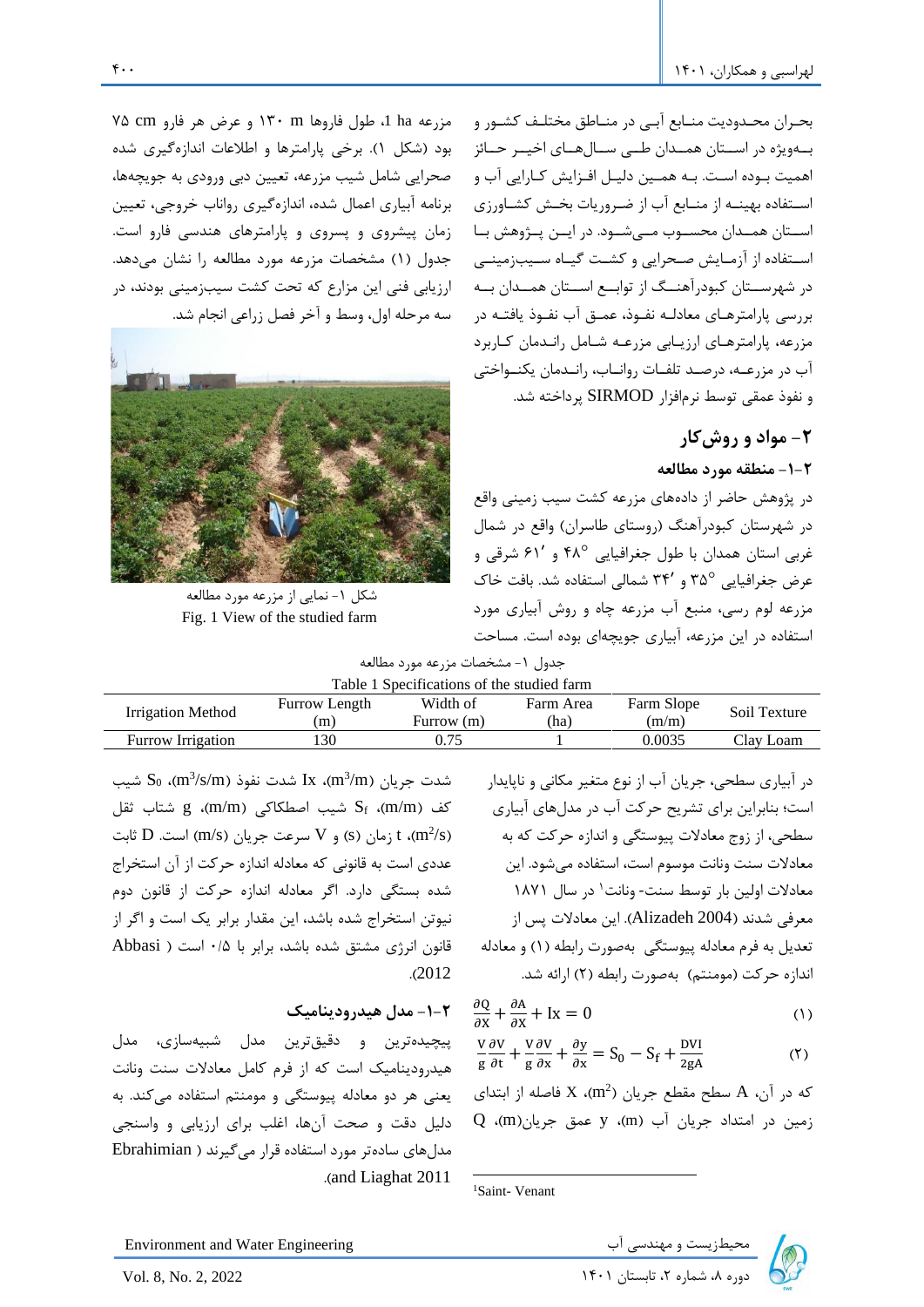## **-2-2 مدل اینرسی صفر**  مدل اینرسی صفر یک شکل سادهشده از مدل هیدرودینامیک است که توسط and Katopodes (1977) Strelkoff ارائه شد. در این مدل معادله پیوستگی ثابت است و فرض اصلی این است که با توجه به اینکه در آبیاری سطحی سرعت کم است، از شتاب معادله مومنتم و ترمهای اینرسی در بیشتر شرایط آبیاری سطحی صرفنظر می شود. با صرفنظر از عبارات اینرسی، رابطه (۱) به رابطه )3( تبدیل میشود.

$$
\frac{\partial y}{\partial x} = S_0 - S_f \tag{(*)}
$$

**-3-2 مدل موج سینماتیک**  روش موج سینماتیک نیز معادله پیوستگی ثابت است و بر این فرض استوار است که شیب عمق جریان و نیز ترمهای

اینرسی در معادله مومنتم اغلب در مقایسه با شیب کف و شیب اصطکاک ناچیز میباشد و به این معنی است که عمق جریان در طول فارو یکنواخت است. یعنی در معادله مومنتم، در مدل موج سینماتیک، عالوه بر عبارت شتاب از عبارت شیب عمق به دلیل کوچک بودن صرفنظر میشود. با این فرضیات یک رابطه منحصر به فردی بین سطح مقطع جریان و دبی (بهعنوان تابعی از عمق جریان) میتواند طبق یکی از معادالت جریان یکنواخت نظیر رابطه مانینگ بهدست آید )به صورت رابطه 4(. عموماً مدلهای موج سینماتیک ساده بوده و زمان محاسباتی کمتری در مقایسه با مدل های اینرسی صفر نیاز دارد.

$$
S_0=S_f \tag{6}
$$

Table 2 Input parameters to the SIRMOD model with the change of  $\pm 50\%$ Parameter Initial Value  $+50\%$  of Initial Value  $-50\%$  of Initial Value q (l/s)  $1.39$   $2.085$   $0.695$ Tcot (min) 100 150 50 k  $(m^3/m/m)$  $(m/m)$  0.00625 0.009375 0.003125 a 0.28 0.42 0.14 n 0.03 0.045 0.015

s (m/m) 0.0035 0.00525 0.00175

 $\pm 50\%$  جدول ۲- پارامترهای ورودی به نرمافزار SIRMOD با تغییر  $+$ 50

*<sup>q</sup>*: دبی جریان، Tco: زمان قطع جریان، *K*: ضریب نفوذ، *a*: توان نفوذ و *s*: شیب معادله نفوذ

## **-4-2 آنالیز حساسیت مدل**

در این راستا، ابتدا پارامترهای ورودی مهمی را که در آبیاری جویچه ای ممکن است در اندازه گیری و یا تخمین آن ها در مزرعه خطاهای معنیداری به همراه داشته باشند، مشخص شدند. این پارامترها شامل زمان قطع جریان، دبی ورودی، ضریب زبری مانینگ، ضرایب معادله نفوذ و شیب جویچه ها هستند. لذا این پارامترها در آنالیز حساسیت این تحقیق وارد شد تا تأثیر نسبی هر کدام بر شاخصهای خروجی شامل راندمان کاربرد آب، راندمان نیاز آبی، ضریب یکنواختی توزیع، نسبت رواناب سطحی و زمانهای پیشروی و پسروی بهصورت کمی مشخص شود. در تحلیل حساسیت هر پارامتر ورودی، مقدار تغییر معادل 50% در نظر گرفته شد تا شرایط الزم تحلیل حساسیت را فراهم آورده باشد که مقادیر حاصله در جدول )2( نشان داده شدهاند. خروجیهای نرم- افزار در وضعیت اولیه (بدون تغییر دادهها)، بهعنوان خروجی مبنا در نظر گرفته شد. با تغییر هر یک از پارامترهای ورودی و ثابت نگهداشتن بقیه پارامترها، تأثیر آن بر روی پارامتر شاخص ها ارزیابی شد (Bautista et al. 2002).

محیطزیست و مهندسی آب Environment and Water Engineering محیطزیست و مهندسی آب

 $S=\frac{N-\epsilon-1}{\Delta} \frac{\lambda_{ci}}{\Delta}$  ( $\Delta$ ) Δ که، *N*: تعداد نقا برای یک پارامتر خروجی، *Xni*: مقدار جدید پارامتر خروجی در نقطه *i* ام به ازای تغییر در پارامتر ورودی، *Xci*: مقدار پارامتر خروجی در نقطه *i* ام در حالت اجرای کنترل شبیه سازی، بدون تغییر در پارامتر ورودی و : مقدار مطلق تغییر در پارامتر ورودی است. عالمت منفی در پارامتر شاخص حساسیت نشان دهنده این است که مقدار آن پارامتر نسبت به حالت اولیه خود در تجزیه تحلیل کمتر و عالمت مثبت نشان میدهد که مقدار آن پارامتر در آنالیز حساسیت نسبت به حالت اولیه بیشتر شده است. در این پژوهش از روش متفاوت ی استفاده شد بهگونهای که بهطور همزمان و بهطور ترکیبی دو پارامتر تغییر داده شد و سایر پارامترها ثابت نگه داشته شدند تا با این روش بتوان اثر همزمان پارامترهایی که در تحلیل حساسیت تک متغیرهای مؤثرتر بودند، بررسی شود. در مجموع شش حالت شامل

جهت کمی کردن مقدار حساسیت هر یک از پارامترهای

ورودی، رابطهای به صورت رابطه (۵) به کار گرفته شد.

 $\frac{100}{N} \sum_{i=1}^{N} \frac{(X_{ni} - X_{ci})}{X_{ci}}$  $\frac{N}{i=1} \frac{(X_{ni} - X_{ci})}{X_{ci}}$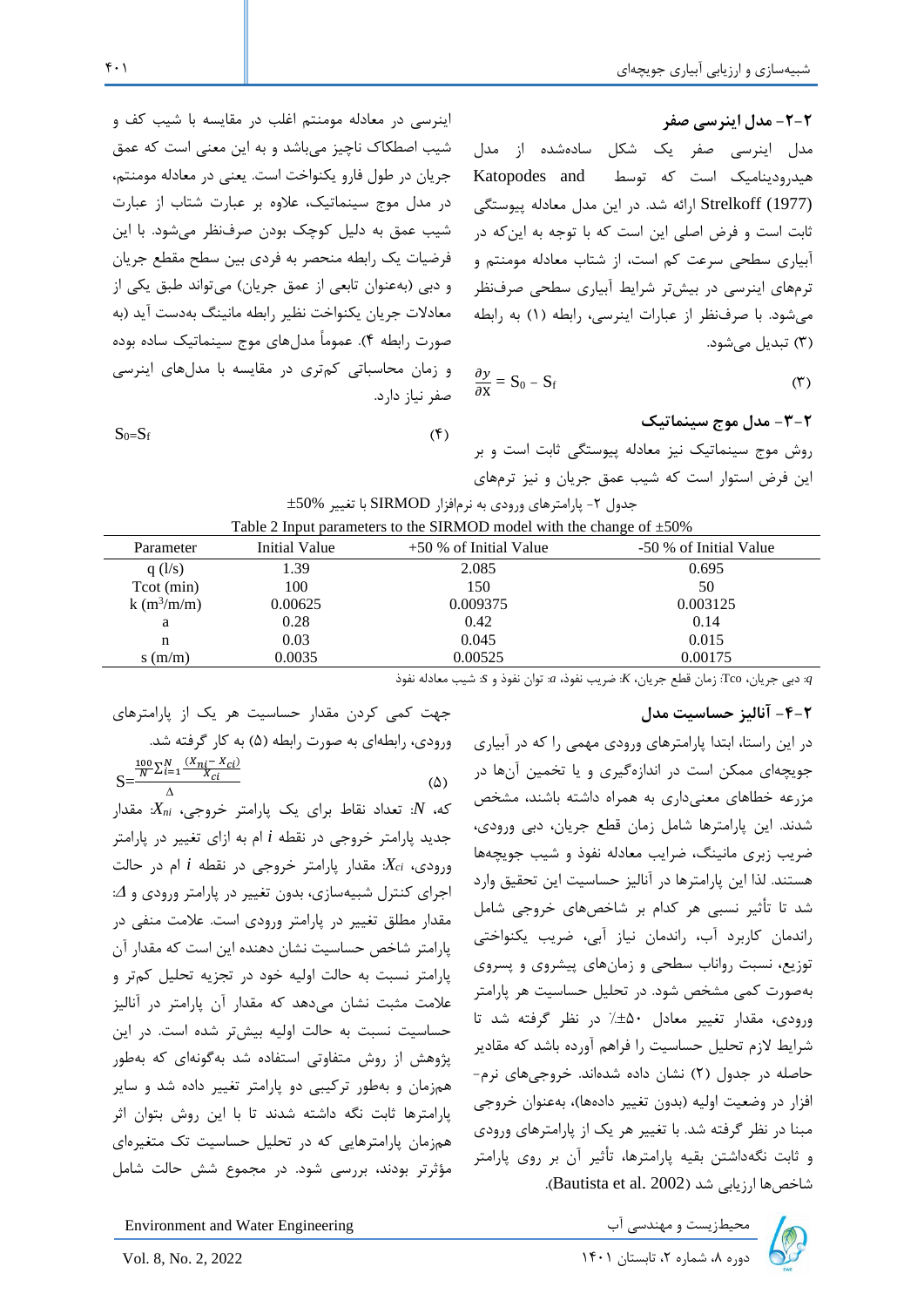تغییرات همزمان و ترکیبی زمان قطع جریان و دبی ورودی )، دبی ورودی و ضریب نفوذ (q,k)، دبی ورودی و (q, T $_{\rm co}$ توان نفوذ )a,q)، زمان قطع جریان و توان نفوذ )a,Tco)، زمان قطع جریان و ضریب نفوذ ) k,Tco)، توان نفوذ و ضریب نفوذ )k,a )با فرض ثابت بودن بقیه پارامترها، انجام و اثرات این تغییرات بر شاخص های موردنظر مورد آنالیز حساسیت قرار گرفت. مقدار تغییر معادل  $\pm$ ۰ ٪ برای هر دو پارامتر در

که،  $Ea$ : راندمان کاربرد و  $\Delta$ : مقدار تغییرات است. بر اساس مقادیر حاصل شده برای شاخص حساسیت، میزان حساسی ت خروجی موردنظر برای تغییر همزمان هر کدام از حالتهای گفته شده بهصورت جدول (۳) دستهبندی شد ( Saltelli et .)al. 2009

جدول ۳- طبقهبندی میزان حساسیت

| Table 3 Sensitivity classification |                                |  |  |  |
|------------------------------------|--------------------------------|--|--|--|
| Sensitivity                        | <b>Sensitivity Range</b>       |  |  |  |
| Low                                | $0.1 <$ Sensitivity $\leq 0.5$ |  |  |  |
| Medium                             | $0.5 <$ Sensitivity $\leq 2$   |  |  |  |
| High                               | $2 <$ Sensitivity $\leq 5$     |  |  |  |
| Very High                          | Sensitivity $> 5$              |  |  |  |

**-5-2 ارزیابی دقت نرمافزار SIRMOD**

برای مقایسه و ارزیابی دقت نرمافزار SIRMOD در پیشبینی زمان پیشروی، پسروی، حجم نفوذ یافته و حجم رواناب از شاخصهای آماری معیار مجذور میانگین مربعات خطا (RMSE)، ضریب تبیین (R $^2$ )، کارایی مدل (EF) و خطای نسبی (RE) استفاده شد (Milapalli et al. 2009). معیار RMSE بهترین شاخص برای ارزیابی و مقایسه و انتخاب مناسبترین روش است و از رابطه (۷) محاسبه شد. این آماره همواره مثبت است و مقدار آن در هر مدلی کمتر باشد، آن مدل در مقایسه با بقیه مدلها از دقت و عملکرد بالاتری برخوردار است (Milapalli et al. 2009).

$$
RMSE = \sqrt{\frac{1}{N} \sum_{i=1}^{N} (Q_i - P_i)^2}
$$
 (Y)

در مقایسه با شاخصهای ارزیابی، پارامتر ضریب تبیین کاربرد فراوانی دارد که از رابطه (۸) بهدستآمد.

$$
R^{2} = \frac{\left[\sum_{i=1}^{N} (P_{i} - \bar{P})(Q_{i} - \bar{Q})\right]^{2}}{\sum_{i=1}^{N} (P_{i} - \bar{P})^{2} \sum_{i=1}^{N} (Q_{i} - \bar{Q})^{2}}
$$
\n
$$
\tag{A}
$$

شاخص ضریب تبیین میزان خطی بودن رابطه بین مقادیر واقعی و مقادیر پیشبینی شده توسط مدل را نشان میدهد.

نظر گرفته شد. جهت بررسی روند تغییرات و میزان حساسیت خروجیها برای هر حالت برای هر جویچه، با ثابت نگهداشتن بقیه پارامترهای ورودی به جویچه برنامه SIRMOD، 144 بار اجرا شد. شاخص حساسیت برای تغییرات هم زمان دو پارامتر بهصورت رابطه )6( است .(Saltelli et al. 2009)

 $(\hat{\epsilon})$ |Ea<sub>4</sub>−Ea<sub>1</sub>|  $\frac{4-Ea_1}{Ea_1}\Big[\frac{q}{\Delta q|Ea_4}$  $\frac{q}{\Delta q|Ea_4-Ea_2|}+\frac{T_{CO}}{\Delta T_{CO}|Ea_4}$  $\frac{1}{\Delta T_{CO} |E a_4 - E a_3|}$ 1  $\frac{1}{|Ea_4-Ea_2|} + \frac{1}{|Ea_4 |Ea_4-Ea_3|$ Sensitivity= دامنه تغییرات این کمیت از یک است. هرچه مقدار این شاخص به یک نزدیکتر باشد، نشاندهنده دقت باالی مدل .)Ebrahimian and Liaghat 2011( است

ضریب کارآیی مدل نشاندهنده صحت برازش دادهها است و دامنه تغییرات آن از منفی بی نهایت تا یک است. مقدار منفی بینهایت در بدترین حالت و مقدار یک در زمان برازش کامل دادهها است که از رابطه (۹) محاسبه شد ( Lane and .)Ferrira 1982

$$
EF = \frac{\sum_{i=1}^{N} (Q_i - \bar{Q})^2 - \sum_{i=1}^{N} (P_i - Q_i)^2}{\sum_{i=1}^{N} (Q_i - \bar{Q})^2}
$$
\n(9)

که در معادلههای فوق، N: تعداد نمونهها ، Pi: مقادیر پیشبینیشده بهوسیلۀ مدل، *¡Q*: مقادیر واقعی،  $\overline{\mathrm{P}}$ : میانگین مقادیر پیشبینی شده توسط مدل و $\bar Q$ : میانگین مقادیر واقعی است. از شاخص خطای نسبی بهمنظور ارزیابی مقادیر رواناب و حجم آب نفوذ یافته بر حسب % استفاده شد که به صورت .)Moravejalahkami et al. 2009( میباشد( 10 )رابطه

$$
RE = \frac{(V_p - V_0)}{V_0} \times 100 \tag{1.1}
$$

 حجم تخمین زده شده که، *RE*: خطای نسبی مدل، *Vp*: توسط مدل و *0V* : حجم اندازهگیری شده در مزرعه است.

### **-3 یافتهها و بحث**

**-1-3 آنالیز حساسیت** 

نتایج آنالیز حساسیت مدلهای هیدرودینامیک، اینرسی صفر و موج سینماتیک، در ابتدای فصل زراعی به ازای تغییر معادل 50% پارامترهای ورودی و تأثیر آن بر روی شاخصهای خروجی شامل راندمان کاربرد، راندمان نیاز آبی، یکنواختی توزیع، نسبت رواناب، زمان پیشروی و زمان پسروی در جدول )4( ارائه شد. در این جدول، حساسیت شاخصهای آبیاری به پارامترهای ورودی با توجه به درجه

محیطزیست و مهندسی اب Environment and Water Engineering محیطزیست و مهندسی اب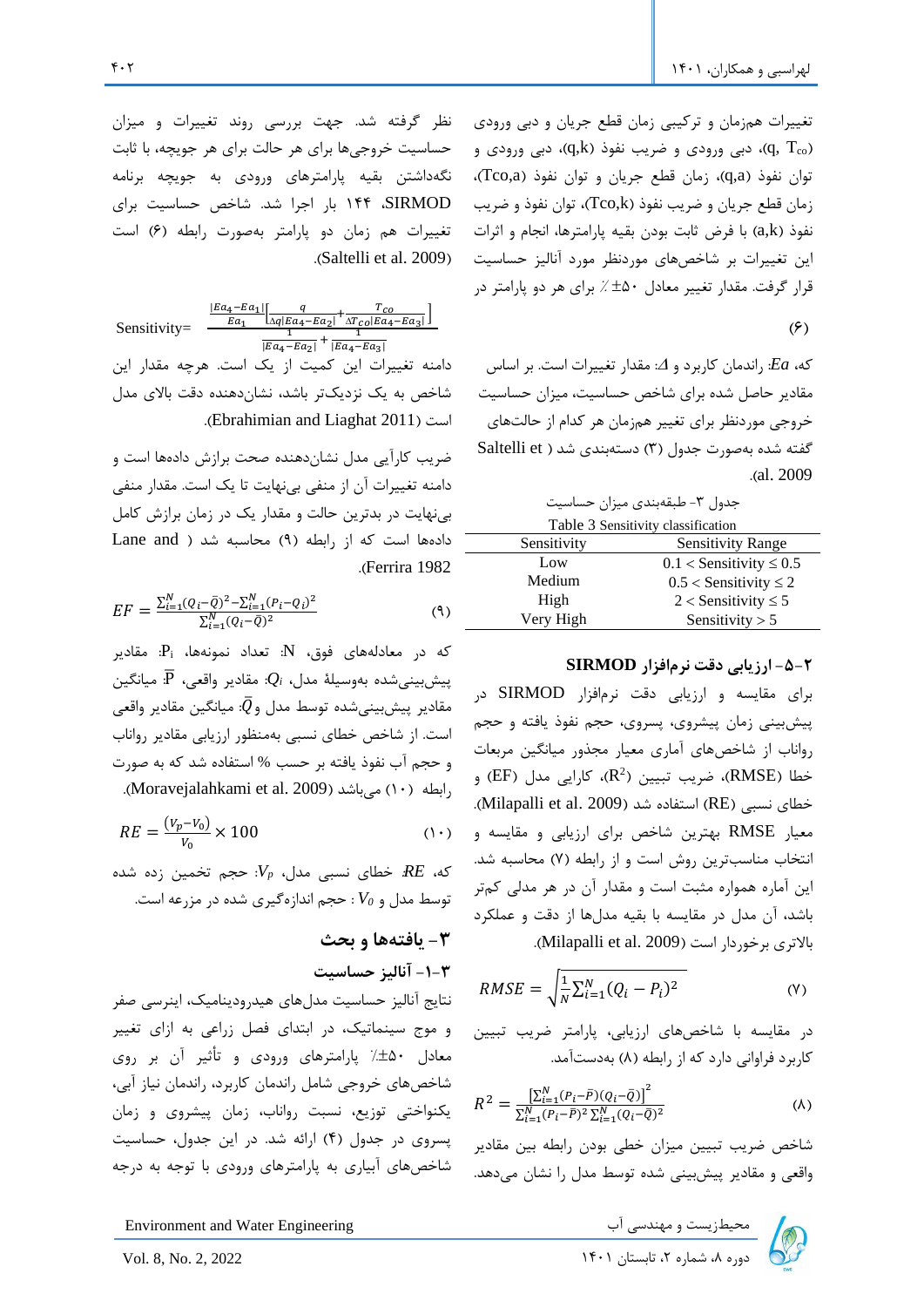| روشهای مورداستفاده را نشان میدهد. با مشاهده نمودار | همیت از راست به چپ ذکر شده است. پارامترهای توان نفوذ              |
|----------------------------------------------------|-------------------------------------------------------------------|
| شکل (۲) و نتایج جدول (۳) مشخص میشود که دبی پایه    | (a) و زمان قطع جریان (T $_{\rm cot}$ ) و ضریب نفوذ (k) در رتبههای |
| در روزهای ۳ و ۵ سالهای ۱۹۹۱ و ۱۹۹۲ دارای بیشترین   | بعدی تأثیرگذاری بر راندمان کاربرد هستند.                          |
| مقدار خود بوده و از طرف دیگر نتایج گرافیکی این روش | نتایج این روش نشان داد که با جداکردن جریانات زیرسطحی              |
| نشان میدهد که آبپایه درصد بالایی از کل جریان را به | ز جریان کلی، روند جریان پایه از منطق مناسبی برخوردار              |
| خود اختصاص نمي دهد.                                | بوده است، گرچه در مورد مقادیر آن تفاوت معنیداری وجود              |
|                                                    | دارد. جدول (۳) نتایج ویژگیهای آماری این روش و سایر                |

| جدول ۴- حساسیت شاخصهای ابیاری به پارامترهای ورودی در مدلهای مختلف |                                                                                       |                                                          |  |  |  |  |  |
|-------------------------------------------------------------------|---------------------------------------------------------------------------------------|----------------------------------------------------------|--|--|--|--|--|
|                                                                   | Table 4 The sensitivity of irrigation indices to input parameters in different models |                                                          |  |  |  |  |  |
| Model                                                             | Irrigation Indices                                                                    | Sensitivity of Irrigation Indicators to Input Parameters |  |  |  |  |  |
|                                                                   | <b>Application Efficiency</b>                                                         | n, $S_0$ , k, Tcot, a, q                                 |  |  |  |  |  |
|                                                                   | Water Requirement Efficiency                                                          | $S_0$ , n, q, Tcot, k, a                                 |  |  |  |  |  |
|                                                                   | Uniformity Coefficient                                                                | $S_0$ , n, Tcot, k, q, a                                 |  |  |  |  |  |
| Hydrodynamic (HD)                                                 | <b>Runoff Ratio</b>                                                                   | $n, S_0$ , Tcot, q, k, a                                 |  |  |  |  |  |
|                                                                   | <b>Advanced Time</b>                                                                  | Tcot, $S_0$ , n, a, k, q                                 |  |  |  |  |  |
|                                                                   | <b>Recession Time</b>                                                                 | $q, S_0, n, k, a, Tcot$                                  |  |  |  |  |  |
|                                                                   | <b>Application Efficiency</b>                                                         | $S_0$ , n, k, Tcot, a, q                                 |  |  |  |  |  |
|                                                                   | Water Requirement Efficiency                                                          | $S_0$ , n, q, Tcot, a, k                                 |  |  |  |  |  |
|                                                                   | <b>Uniformity Coefficient</b>                                                         | $S_0$ , n, k, Tcot, q, a                                 |  |  |  |  |  |
| Zero-Inertia (ZI)                                                 | <b>Runoff Ratio</b>                                                                   | $n, S_0$ , Tcot, q, k, a                                 |  |  |  |  |  |
|                                                                   | <b>Advanced Time</b>                                                                  | Tcot, $S_0$ , n, k, q, a                                 |  |  |  |  |  |
|                                                                   | <b>Recession Time</b>                                                                 | $q, S_0, n, k, a, Tcot$                                  |  |  |  |  |  |
|                                                                   | <b>Application Efficiency</b>                                                         | $S_0$ , n, q, Tcot, a, q                                 |  |  |  |  |  |
|                                                                   | Water Requirement Efficiency                                                          | $S_0$ , n, q, Tcot, a, k                                 |  |  |  |  |  |
| Kinematic Wave                                                    | <b>Uniformity Coefficient</b>                                                         | $S_0$ , n, k, Tcot, q, a                                 |  |  |  |  |  |
| (KW)                                                              | <b>Runoff Ratio</b>                                                                   | $n, S_0$ , Tcot, q, k, a                                 |  |  |  |  |  |
|                                                                   | <b>Advanced Time</b>                                                                  | Tcot, $S_0$ , n, k, q, a                                 |  |  |  |  |  |
|                                                                   | <b>Recession Time</b>                                                                 | $q$ , $S_0$ , n, k, a, Tcot                              |  |  |  |  |  |

خشک شدن خاک ترکهایی که در آن ایجاد شده و بر روی سرعت پیشروی به خاطر پر شدن این ترکها با آب حین پیشروی تأثیر دارد. زمان قطع جریان کمترین تأثیر را بر روی زمان پیشروی داشت که با نتایج .Zerihun et al (1996) مطابقت دارد.

زمیان قطیع جرییان بییشتیرین تیأثیر را بیر زمیان پسیروی داشت که ایین پیارامتر در رسییدن جرییان بیه انتهیای نیوار و در نتیجییه تخلیییه آب از نییوار مییؤثر اسییت. پارامترهییای معادلــه نفــوذ در رتبــههای بعــدی ایــن تأثیرگــذاری قــرار دارنید. همیانطور کیه از نتیایج پیداسیت پارامترهیای شییب جریــان و ضــریب زبــری مانینــگ، تــأثیر کــمتــری بــر شساخصهای خروجییی داشیستند و مقسیدار شیساخص حساسییت آن در هیر دو حالیت افزایشیی و کاهشیی مشیابه هییم اسییت کییه بییا نتییایج (1996) .al et Zerihun نیییز مطابقت دارد.

پارامترهای نفوذ معادله کوستیاکف- لوییس بیشترین تأثیر را در محاسبه راندمان نیاز آبی داشتند. زمان قطع جریان و دبی ورودی در رتبه بعدی این تأثیرگذاری بر راندمان نیاز آبی قرار دارند )جدول 4(. کاهش پارامترهای نفوذ، حساسیت بیشتری نسبت به افزایش آن بر راندمان نیاز آبی داشته است. بهطورکلی پارامتر توان نفوذ و جریان ورودی به جویچه بیشترین تأثیر را بر روی یکنواختی توزیع داشته اند. پارامترهای زمان قطع جریان و ضریب نفوذ در رتبه های بعدی این تأثیرگذاری هستند. بیشترین تأثیر بر نسبت رواناب را پارامترهای معادله نفوذ کوسیاکف- لوییس و جریان ورودی داشته است. افزایش پارامترهای نفوذ نسبت به حالت کاهشی آن حساسیت کمتری بر رواناب داشته است. پارامترهای معادله نفوذ کوسیاکف- لوییس و جریان ورودی بیشترین تأثیر را بر روی زمان پیشروی داشت و ضریب زبری مانینگ در رتبه بعدی این تأثیرگذاری قرار دارد. دلیل آن میتواند به نوع بافت خاک مرتبط باشد که در حین

Environment and Water Engineering دی الله معتقد مع معندسی آب الله ی Environment and Water Engineering<br>دوره ۸، شماره ۲، تابستان ۱۴۰۱ Ivol. 8, No. 2, 2022

 $\mathfrak{f} \cdot \mathfrak{r}$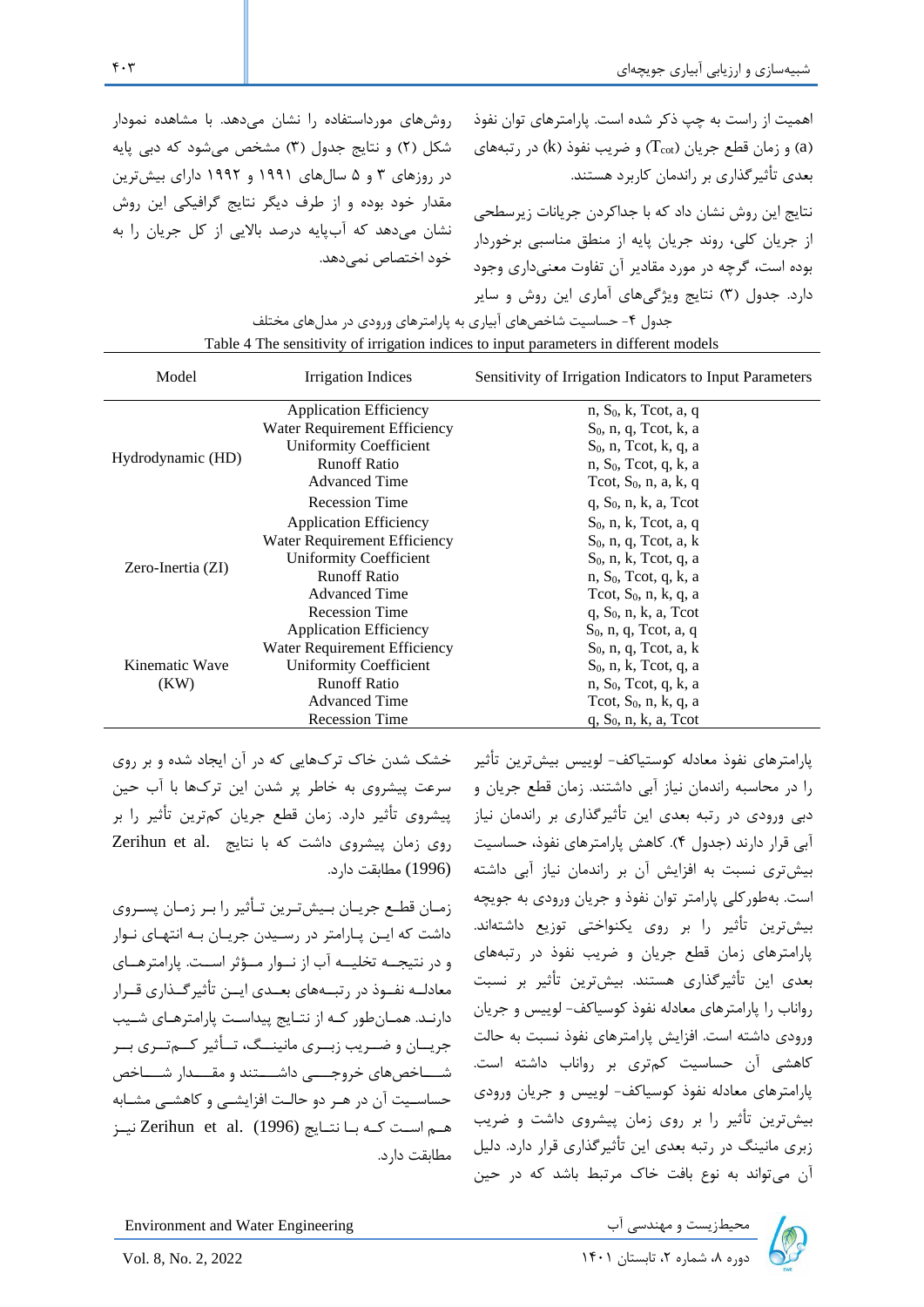افزایش دبی و کاهش زمان قطع در هر سه مدل حساسیتی بر روی زمان پ یشروی نداشت. با کاهش همزمان دبی و زمان قطع و کاهش دبی و افزایش زمان قطع در هر سه مدل، حساسیت کمی بر روی زمان پ یشروی داشت.

**-2-3 آنالیز حساسیت دو متغی رهای**  نتایج آنالیز حساسیت دو متغیرهای در شرایط متفاوت تغییر همزمان دبی ورودی و زمان قطع جریان، تغییر همزمان دبی ورودی و ضریب نفوذ، تغییر همزمان دبی ورودی و توان نفوذ، در جدول )5( ارائه شد. با افزایش همزمان دبی و زمان قطع و

| Parameter   |          | raole of the sensitivity analysis in the simulatic ous enalige conditions of hipat from and cat off third | <b>Advanced Time</b> |                | <b>Recession Time</b> |                |                |
|-------------|----------|-----------------------------------------------------------------------------------------------------------|----------------------|----------------|-----------------------|----------------|----------------|
|             |          | HD                                                                                                        | ZI                   | <b>KW</b>      | HD                    | ZI             | KW             |
|             | $Tco+50$ | No                                                                                                        | No                   | No             | No                    | N <sub>o</sub> | No             |
| $q+50$      | $Tco-50$ | No                                                                                                        | No                   | N <sub>0</sub> | No                    | No             | Medium         |
|             | $Tco+50$ | Low                                                                                                       | Low                  | Low            | Medium                | Medium         | Medium         |
| $q-50$      | $Tco-50$ | Low                                                                                                       | Low                  | Low            | Medium                | Medium         | Medium         |
|             | $K+50$   | No                                                                                                        | N <sub>o</sub>       | N <sub>0</sub> | N <sub>0</sub>        | No             | No             |
| $q+50$      | $K-50$   | No                                                                                                        | No                   | N <sub>0</sub> | Low                   | N <sub>0</sub> | N <sub>0</sub> |
|             | $K+50$   | N <sub>0</sub>                                                                                            | No                   | No             | No                    | Low            | Low            |
| $q-50$      | $K-50$   | No                                                                                                        | N <sub>o</sub>       | N <sub>0</sub> | N <sub>0</sub>        | No             | No             |
|             | $a+50$   | Medium                                                                                                    | Medium               | Medium         | Low                   | Low            | Low            |
| $q+50$      | $a-50$   | Medium                                                                                                    | Medium               | Medium         | Low                   | Low            | Low            |
|             | $a + 50$ | Medium                                                                                                    | Medium               | Medium         | Low                   | N <sub>0</sub> | No             |
| $q - 50$    | $a-50$   | Medium                                                                                                    | Medium               | Medium         | N <sub>0</sub>        | N <sub>0</sub> | N <sub>0</sub> |
| $Tco+50$    | $a+50$   | Low                                                                                                       | Low                  | Low            | Low                   | Low            | Low            |
|             | $a-50$   | Low                                                                                                       | Low                  | Low            | Medium                | Medium         | Medium         |
| $T_{CO-}50$ | $a+50$   | N <sub>o</sub>                                                                                            | No                   | No             | Medium                | Medium         | Medium         |
|             | $a-50$   | No                                                                                                        | N <sub>o</sub>       | No             | Medium                | Medium         | Medium         |
| $Tco+50$    | $K+50$   | N <sub>0</sub>                                                                                            | N <sub>o</sub>       | N <sub>0</sub> | No                    | No             | No             |
|             | $K-50$   | N <sub>0</sub>                                                                                            | N <sub>0</sub>       | N <sub>0</sub> | N <sub>0</sub>        | N <sub>0</sub> | N <sub>0</sub> |
| $Tco-50$    | $K+50$   | No                                                                                                        | N <sub>o</sub>       | N <sub>0</sub> | N <sub>0</sub>        | No             | No             |
|             | $K-50$   | N <sub>0</sub>                                                                                            | N <sub>o</sub>       | N <sub>o</sub> | No                    | N <sub>o</sub> | No             |
| $a+50$      | $K+50$   | N <sub>o</sub>                                                                                            | N <sub>o</sub>       | No             | Low                   | Low            | Low            |
|             | $K-50$   | No                                                                                                        | N <sub>o</sub>       | No             | N <sub>o</sub>        | $\rm No$       | N <sub>o</sub> |
| $a-50$      | $K+50$   | No                                                                                                        | N <sub>0</sub>       | N <sub>0</sub> | N <sub>0</sub>        | N <sub>0</sub> | N <sub>0</sub> |
|             | $K-50$   | Medium                                                                                                    | Medium               | Medium         | N <sub>0</sub>        | N <sub>0</sub> | N <sub>0</sub> |

| جدول ۵- انالیز حساسیت در شرایط تغییر همزمان دبی ورودی و زمان قطع جریان |  |                                                                                                      |
|------------------------------------------------------------------------|--|------------------------------------------------------------------------------------------------------|
|                                                                        |  | Table 5 The consituity analysis in the simultaneous change conditions of input flow and cut off time |

کاهش توان نفوذ و افزایش ضریب نفوذ در هر سه مدل بر روی زمان پسروی حساسیتی نداشت.

## **-3-3 ارزیابی مدل**

مقادیر اندازهگیری شده و محاسبه شده میزان نفوذ توسط مدلهای مختلف نرمافزار SIRMOD در جدول )6( ارائه شده است. نتایج جدول )6( نشان میدهد که نرمافزار SIRMOD میزان نفوذ را با هر سه مدل موج سینماتیک، اینرسی صفر و هیدرودینامیک بهخوبی تخمین زده است. در وسط و انتهای فصل زراعی، میزان رواناب در هر سه مدل نسبت به مقدار رواناب اندازهگیری شده در مزرعه بیشتر شد و بهتبع میزان حجم آب نفوذ یافته در هر سه مدل مذکور نسبت به مقدار اندازهگیری شده در مزرعه کمتر است. زیرا از اواسط فصل رشد به بعد، کشاورزان با استفاده از فارور، جویچهها را مرتب میکنند و همین امر باعث به هم خوردن خاک مزرعه و کاهش سرعت پیشروی آب در مزرعه و در

در شرایط تغییر همزمان دبی ورودی و ضریب نفوذ، کاهش دبی و افزایش ضریب نفوذ k، بیشترین حساسیت را بر روی زمان پیشروی در هر سه مدل داشت. بقیه تغییرات همزمان این دو پارامتر حساسیت متوسط بر روی زمان پیشروی داشت. تغییر همزمان دب ی و ضریب نفوذ k بر روی زمان پسروی حساسیت نداشتند یا حساسیت کمی داشتند. افزایش و کاهش همزمان توان نفوذ و ضریب نفوذ و همچنین افزایش توان نفوذ و کاهش ضر یب نفوذ در هر سه مدل حساسیت متوسطی بر روی زمان پ یشروی داشت. کاهش توان نفوذ و افزایش ضریب نفوذ بر روی زمان پ یشروی در هر سه مدل بیشترین حساسیت را داشت. افزایش همزمان توان نفوذ و ضریب نفوذ و همچنین افزایش توان نفوذ و کاهش ضریب نفوذ در هر سه مدل بر رو ی زمان پسروی حساسیت کمی داشتهاند و کاهش همزمان توان نفوذ و ضریب نفوذ و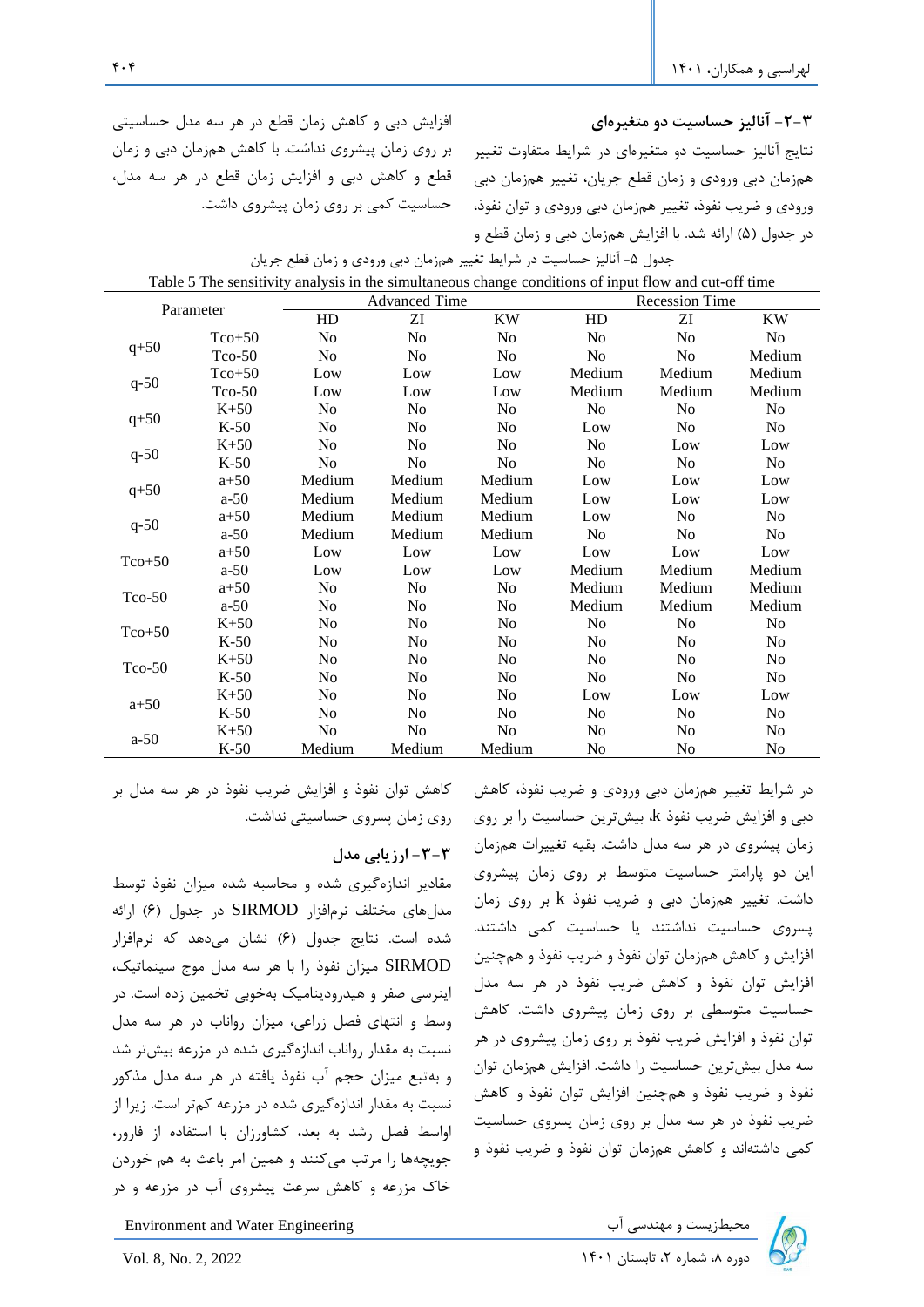نتیجه کاهش رواناب و افزایش نفوذ آب در مزرعه میشود که این امر باعث تفاوت مقادیر پیش بینی شده در مدلها با دادههای مزرعهای دارد. همچنین رشد شاخ و برگ گیاه و گاها ریزش برگ گیاه در داخل جویچه باعث کاهش سرعت پیشروی آب در جویچه و افزایش میزان نفوذ و تفاوت مقدار

اندازهگیری شده با دادههای مدل میشود. در اول فصل زراعی مقدار حجم آب نفوذ یافته کمتر از مقدار اندازهگیری شده در مزرعه است. نتایج این قسمت از پژوهش با یافتههای McClymont و Behbahani and Babazadeh (2005) (1996) .al et مطابقت دارد.

جدول ۶- مقایسه مقادیر اندازهگیری شده و محاسبه شده میزان نفوذ توسط مدلهای مختلف نرمافزار SIRMOD Table 6. The comparison of measured and calculated values of infiltration by different models of SIRMOD software

| oviewaie               |                           |                        |                   |                        |                          |                        |                   |                        |                          |
|------------------------|---------------------------|------------------------|-------------------|------------------------|--------------------------|------------------------|-------------------|------------------------|--------------------------|
| Irrigation time        | Input<br>water<br>$(m^3)$ | Kinematic wave         |                   | Zero-inertia           |                          | Hydrodynamic           |                   | Measured               |                          |
|                        |                           | Infiltrated<br>$(m^3)$ | Runoff<br>$(m^3)$ | Infiltrated<br>$(m^3)$ | <b>Runoff</b><br>$(m^3)$ | Infiltrated<br>$(m^3)$ | Runoff<br>$(m^3)$ | Infiltrated<br>$(m^3)$ | <b>Runoff</b><br>$(m^3)$ |
| Beginning of<br>Season | 8.34                      | 2.1                    | 6.3               | 2.1                    | 6.2                      | 2.1                    | 6.2               | 1.99                   | 6.35                     |
| Middle of<br>Season    | 9.6                       | 2.5                    | 7.1               | 2.5                    | 7.1                      | 2.5                    | 7.1               | 3.19                   | 6.41                     |
| End of Season          | 9.9                       | 2.6                    | 7.4               | 2.6                    | 7.3                      | 2.6                    | 7.3               | 2.8                    | 7.1                      |

بهطور کلی کمترین میزان خطای نسبی حجم آب نفوذ یافته در هر سه مدل هیدرودینامیک، اینرسی صفر و موج سینماتیک مربو به ابتدا و انتهای فصل زراعی است. چون در اوایل فصل آبیاری )بهغیر از آبیاری اول( شکل جویچهها تقریباً ثابت شده و مدلها بهراحتی میتوانند پیشروی آب و نفوذ آب در جویچه را با دقت باال تخمین بزنند. همچنین در اواخر فصل رشد نیز بهدلیل تثبیت جویچهها، مدلها بهخوبی شرایط مزرعه را پیشبینی میکنند؛ ولی در اواسط فصل رشد به دلیل فارو زدن جویچهها توسط کشاورزان، سرعت پیشروی آب در مزرعه کند شده و مدل ها بهخوبی نمیتوانند میزان نفوذ و سایر پارامترها را تخمین بزنند. توضیح اینکه در مزارع سیب زمینی زارعین اواسط فصل رشد، جهت خاک- دهی پای بوتهها، جویچهها را با فارور مرتب میکنند.

این مدلها بهترین نتایج را با متوسط خطای %5/5 و %-7/1 ارائه کردند. همچنین در هر سه مدل، حجم آب نفوذ یافته در وسط فصل زراعی با خطای نسبی %-21/6 با دقت کمتری تخمین زده شد. تخمین حجم رواناب نسبت به حجم آب نفوذ یافته با دقت کمتری صورت گرفت. خطای نسبی حجم رواناب برای ابتدای فصل زراعی در هر سه مدل زیر %3 است. همچنین میزان خطای نسبی تخمین زده شده رواناب برای وسط و انتهای فصل زراعی با دقت کمتری صورت گرفته است که برای وسط فصل زراعی در هر سه مدل، رواناب با خطای نسبی %10/8 و برای انتهای فصل زراعی در هر سه مدل این پارامتر با خطای نسبی کمتر از %5 تخمین زده شد.

بیشترین خطای نسبی در تخمین رواناب برابر %10/8 و بیشترین خطای نسبی در تخمین حجم آب نفوذ یافته برابر %-21/6 بود. یافتههای این پژوهش با نتایج Behbahani Taghizadeh et al. (2013) و and Babazadeh (2005) مطابقت دارد.

شاخصهای آماری شبیهسازی زمان پیشروی در مدلهای مختلف و زمانهای مختلف آبیاری در جدول )7( ارائه شده است. با توجه به جدول (٧)، شاخص ضریب کارایی مدل، بیشتر تحت تأثیر مقادیر خیلی زیاد یا خیلی کم داده ها قرار میگیرد و در این پژوهش مقدار آن برای زمان پیشروی منفی شده است که علت آن، تخمین نامناسب زمان نهایی پیشروی ( $T_L$ ) توسط مدلها است. همچنین ضریب تبیین در هر سه زمان آبیاری بین مدل های مختلف و مشاهدات مزرعهای تطابق خوبی دارد به گونهای که مقدار این شاخص نزدیک به یک است. بنابراین هر سه مدل توانستند با دقت خوبی زمان پیشروی را تخمین بزنند. در مجموع بر اساس شاخصهای آماری میتوان گفت که مدل هیدرودینامیک زمان پیشروی را نسبت به دو مدل دیگر با دقت باالتری تخمین زده است. نتایج شاخصهای آماری ارائه شده در جدول )7( نشان میدهد که نرمافزار SIRMOD بهخوبی توانسته است زمان پسروی را شبیهسازی نماید. مقدار شاخص کارایی برای هر سه مدل و برای هر سه زمان آبیاری تقریباً نزدیک به یک است که نشاندهندهی تطابق دادههای مشاهداتی و شبیهسازی شده میباشد. همچنین ضریب تبیین در هر سه زمان آبیاری بین مدل و مشاهدات مزرعهای

محیطزیست و مهندسی آب Environment and Water Engineering محیطزیست و مهندسی آب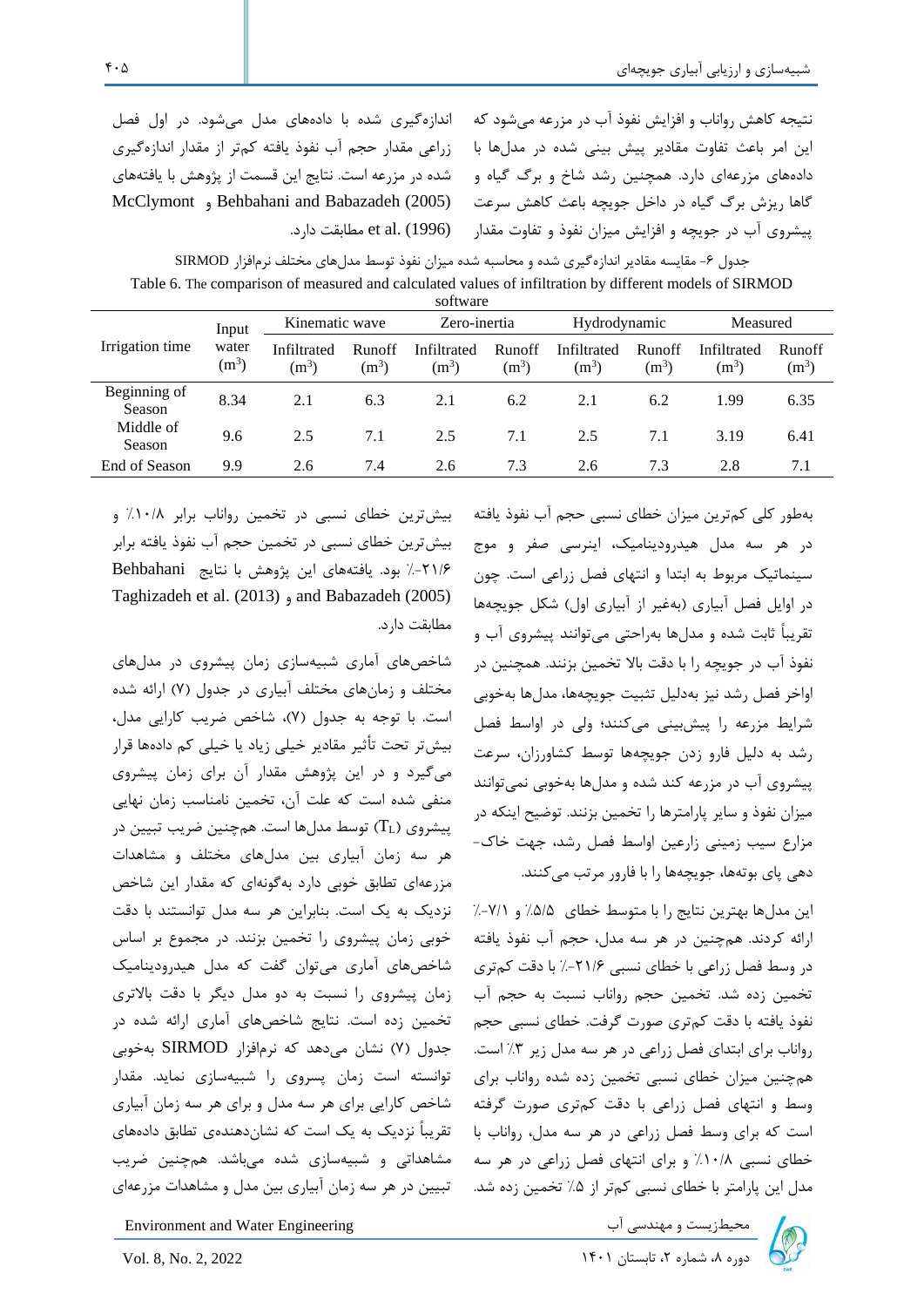نطابق خوبی وجود دارد بهگونهای که مقدار این شاخص 5مدلهای هیدرودینامیک و اینرسی صفر با دقت خوبی نزدیک به یک است. بنابراین هر سه مدل توانستهاند با دقت گتخمین زده شد و در کل دقت مدلهای هیدرودینامیک و خوبی زمان پسروی را تخمین بزنند. بر اساس مقدار 5اینرسی نسبت به موج سینماتیک در تخمین زمان پسروی

RMSE، زمان پسروی برای آبیاری در ابتدای فصل در بیشتر است.

جدول ۷- شاخصهای آماری شبیهسازی زمان پیشروی در مدلهای مختلف و زمانهای مختلف آبیاری Table 7. Statistical indicators of simulation of the advanced time in different models and different irrigation

| times          |              |                |               |               |                |  |  |
|----------------|--------------|----------------|---------------|---------------|----------------|--|--|
| Time           | Model        | Statistical    | The Beginning | The Middle of | The End of the |  |  |
|                |              | Indicators     | of the Season | the Season    | Season         |  |  |
| Advanced Time  |              | EF             | $-0.57$       | $-2.06$       | $-2.83$        |  |  |
|                | Hydrodynamic | R <sup>2</sup> | 0.99          | 0.95          | 0.99           |  |  |
|                |              | <b>RMSE</b>    | 4.09          | 5.68          | 6.30           |  |  |
|                |              | EF             | $-0.57$       | $-2.06$       | $-2.83$        |  |  |
|                | Zero-Inertia | $R^2$          | 0.98          | 0.95          | 0.99           |  |  |
|                |              | <b>RMSE</b>    | 4.09          | 5.69          | 6.31           |  |  |
|                | Kinematic    | EF             | $-0.72$       | $-2.1$        | $-2.92$        |  |  |
|                | Wave         | $\mathbb{R}^2$ | 0.97          | 0.95          | 0.99           |  |  |
|                |              | <b>RMSE</b>    | 4.27          | 5.72          | 6.38           |  |  |
|                |              | EF             | 0.99          | 0.98          | 0.86           |  |  |
|                | Hydrodynamic | $R^2$          | 0.99          | 0.99          | 0.97           |  |  |
|                |              | <b>RMSE</b>    | 0.71          | 1.08          | 3.30           |  |  |
| Recession Time |              | EF             | 0.99          | 0.98          | 0.87           |  |  |
|                | Zero-Inertia | $R^2$          | 0.99          | 0.99          | 0.97           |  |  |
|                |              | <b>RMSE</b>    | 0.71          | 1.08          | 3.20           |  |  |
|                |              | EF             | 0.86          | 0.92          | 0.82           |  |  |
|                | Kinematic    | $R^2$          | 0.96          | 0.98          | 0.95           |  |  |
|                | Wave         | <b>RMSE</b>    | 2.30          | 2.20          | 3.75           |  |  |

جدول ۸- پارامترهای ارزیابی مدلها در شرایط دبیهای مختلف آبیاری در مراحل پیشروی و پسروی

| Time<br>Discharge     |          | Model          | EF      | $R^2$ | <b>RMSE</b> |  |
|-----------------------|----------|----------------|---------|-------|-------------|--|
|                       |          | Hydrodynamic   | $-0.58$ | 0.89  | 2.10        |  |
|                       | $q=1.49$ | Zero-Inertia   | $-0.62$ | 0.85  | 1.81        |  |
|                       |          | Kinematic Wave | $-0.55$ | 0.87  | 2.70        |  |
|                       |          | Average        | $-0.58$ | 0.87  | 2.20        |  |
|                       | $q=1.59$ | Hydrodynamic   | $-0.73$ | 0.92  | 1.74        |  |
| <b>Advanced Time</b>  |          | Zero-Inertia   | $-0.72$ | 0.87  | 1.58        |  |
|                       |          | Kinematic Wave | $-0.68$ | 0.91  | 1.79        |  |
|                       |          | Average        | $-0.71$ | 0.90  | 1.70        |  |
|                       | $q=1.69$ | Hydrodynamic   | $-0.85$ | 0.97  | 0.99        |  |
|                       |          | Zero-Inertia   | $-0.78$ | 0.94  | 1.32        |  |
|                       |          | Kinematic Wave | $-0.84$ | 0.93  | 1.44        |  |
|                       |          | Average        | $-0.82$ | 0.95  | 1.25        |  |
|                       | $q=1.49$ | Hydrodynamic   | 0.93    | 0.88  | 0.97        |  |
|                       |          | Zero-Inertia   | 0.84    | 0.85  | 0.95        |  |
|                       |          | Kinematic Wave | 0.87    | 0.87  | 0.99        |  |
|                       |          | Average        | 0.88    | 0.87  | 0.97        |  |
|                       |          | Hydrodynamic   | 0.96    | 0.93  | 0.89        |  |
|                       | $q=1.59$ | Zero-Inertia   | 0.86    | 0.89  | 0.91        |  |
| <b>Recession Time</b> |          | Kinematic Wave | 0.94    | 0.91  | 0.92        |  |
|                       |          | Average        | 0.92    | 0.91  | 0.91        |  |
|                       |          | Hydrodynamic   | 0.99    | 0.99  | 0.72        |  |
|                       |          | Zero-Inertia   | 0.98    | 0.99  | 0.77        |  |
|                       | $q=1.69$ | Kinematic Wave | 0.87    | 0.97  | 0.74        |  |
|                       |          | Average        | 0.95    | 0.98  | 0.84        |  |

Environment and Water Engineering دوره به شماریست و مهندسی آب Environment and Water Engineering<br>دوره ۸، شماره ۲، تابستان ۱۴۰۱ استان ۱۴۰۱ Ivol. 8, No. 2, 2022

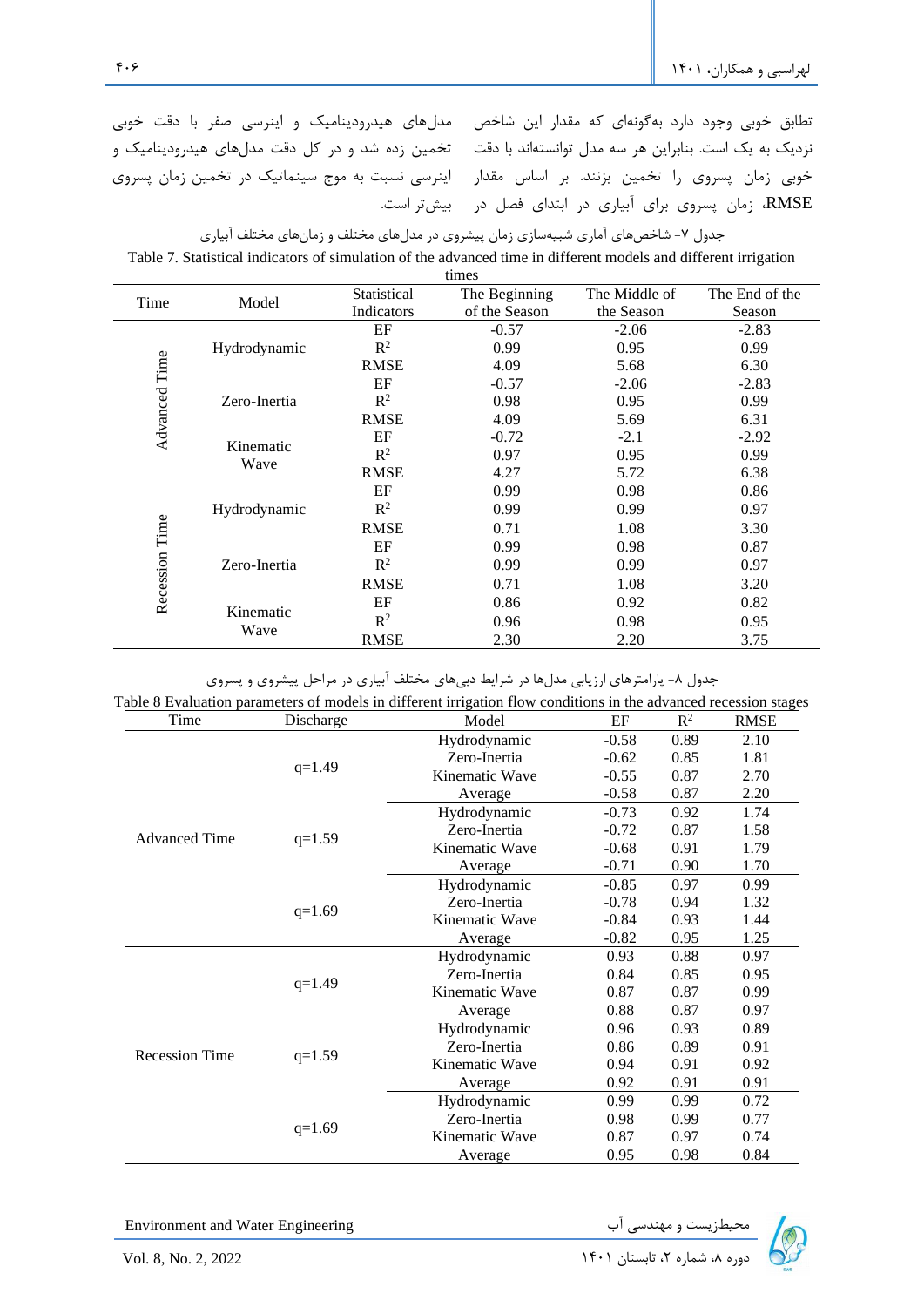### **-4-3 اثر دبی ورودی به جویچه**

نتایج می توان گفت که هر سه مدل هیدرودینامیک، اینرسی صفر و موج سینماتیک، با افزایش دبی ورودی به جویچه در یک طول ثابت، مقادیر پیشبینی شده با دقت باالتری تخمین زده شدند. مشابه این نتایج برای مرحله پسروی نیز تخمین زده شد. یافتههای این بخش از پژوهش با نتایج .دارد مطابقت Raghuwanshi et al. (2011)

شاخصهای آماری برای جویچه با طول ثابت، جهت بررسی اثر دبی مختلف بر عملکرد مدلها مورد ارزیابی قرار گرفت. در جدول (٨)، متوسط مقادیر ضریب تبیین، ضریب کارایی و ریشه میانگین مربعات خطا در مرحله پیشروی برای دبیهای ،1/49 1/59 و s/l 1/69 آورده شده است. با توجه به این

جدول -9 پارامترهای ارزیابی مدلها در شرایط طولهای مختلف جویچه در مرحله پیشروی و پسروی Table 9 Evaluation parameters of models in different furrow length conditions in the advanced and recession

| stages                 |                |         |                |             |  |  |  |  |
|------------------------|----------------|---------|----------------|-------------|--|--|--|--|
| Furrow                 | Model          | EF      | $\mathbb{R}^2$ | <b>RMSE</b> |  |  |  |  |
| <b>Advanced Stage</b>  |                |         |                |             |  |  |  |  |
|                        | Hydrodynamic   | $-0.63$ | 0.95           | 4.09        |  |  |  |  |
| $L = 125$              | Zero-Inertia   | $-0.71$ | 0.92           | 5.51        |  |  |  |  |
|                        | Kinematic Wave | $-0.59$ | 0.93           | 6.20        |  |  |  |  |
|                        | Average        | $-0.64$ | 0.93           | 5.27        |  |  |  |  |
|                        | Hydrodynamic   | $-0.82$ | 0.98           | 3.97        |  |  |  |  |
| $L = 120$              | Zero-Inertia   | $-0.77$ | 0.95           | 4.79        |  |  |  |  |
|                        | Kinematic Wave | $-0.73$ | 0.93           | 5.38        |  |  |  |  |
|                        | Average        | $-0.77$ | 0.95           | 4.71        |  |  |  |  |
|                        | Hydrodynamic   | $-0.91$ | 0.99           | 3.89        |  |  |  |  |
| $L = 115$              | Zero-Inertia   | $-0.86$ | 0.98           | 4.71        |  |  |  |  |
|                        | Kinematic Wave | $-0.83$ | 0.97           | 5.24        |  |  |  |  |
|                        | Average        | $-0.87$ | 0.98           | 4.61        |  |  |  |  |
| <b>Recession Stage</b> |                |         |                |             |  |  |  |  |
|                        | Hydrodynamic   | 0.91    | 0.95           | 1.89        |  |  |  |  |
| $L = 125$              | Zero-Inertia   | 0.89    | 0.91           | 1.91        |  |  |  |  |
|                        | Kinematic Wave | 0.88    | 0.92           | 2.10        |  |  |  |  |
|                        | Average        | 0.89    | 0.93           | 1.97        |  |  |  |  |
|                        | Hydrodynamic   | 0.97    | 0.96           | 1.73        |  |  |  |  |
| $L = 120$              | Zero-Inertia   | 0.93    | 0.92           | 1.84        |  |  |  |  |
|                        | Kinematic Wave | 0.94    | 0.94           | 1.88        |  |  |  |  |
|                        | Average        | 0.95    | 0.94           | 1.82        |  |  |  |  |
|                        | Hydrodynamic   | 0.98    | 0.99           | 1.57        |  |  |  |  |
| $L = 115$              | Zero-Inertia   | 0.95    | 0.98           | 1.65        |  |  |  |  |
|                        | Kinematic Wave | 0.96    | 0.98           | 1.71        |  |  |  |  |
|                        | Average        | 0.96    | 0.98           | 1.64        |  |  |  |  |
|                        |                |         |                |             |  |  |  |  |

### **-5-3 اثر طول جویچه**

جدول (۹) نتایج شاخصهای آماری مدلها برای جویچه با دبی ورودی ثابت در شرایط طولهای مختلف را در فاز پیشروی نشان میدهد. بر اساس نتایج جدول )9( مشخص است که با کاهش طول جویچه، دقت شبیهسازی هر سه مدل هیدرودینامیک، اینرسی صفر و موج سینماتیک افزایش یافت. چون با کاهش طول جویچه، مدت زمان کمتری جهت پیشروی آب در مزرعه صرف میشد و تلفات نفوذ عمقی در طول شیار نسبت به حالتی که طول شیار بیشتر است، میزان کمتری دارد. یافتههای این بخش از پژوهش با نتایج Azad (2017) .al et مطابقت دارد. با کاهش طول جویچه، دقت

**-4 نتیجهگیری**  در این پژوهش از داده های مزرعه کشت سیب زمینی واقع در

شبیهسازی هر سه مدل هیدرودینامیک، اینرسی صفر و موج

سینماتیک افزایش یافت.

شهرستان کبودرآهنگ از توابع استان همدان جهت ارزیابی و شبیهسازی آبیاری جویچهای بهوسیله مدلهای موجود در نرمافزار SIRMOD استفاده شد. در ادامه نتایج حاصل از پژوهش ارائه شده است:

-1 هر سه مدل هیدرودینامیک، اینرسی صفر و موج سینماتیک بهترین نتایج شبیه سازی حجم نفوذ یافته را با متوسط خطای %5/5 و برای حجم رواناب با متوسط خطای 0%/8 پیشبینی نمودند. بهطوری که راندمان کاربرد با خطای

Environment and Water Engineering دوره به الساب المحیطزیست و مهندسی اب استان ۱۴۰۱ Invironment and Water Engineering<br>دوره ۸، شماره ۲، تابستان ۱۴۰۱ I۴۰۱ استان ۱۴۰۱

 $\mathbf{f} \cdot \mathbf{V}$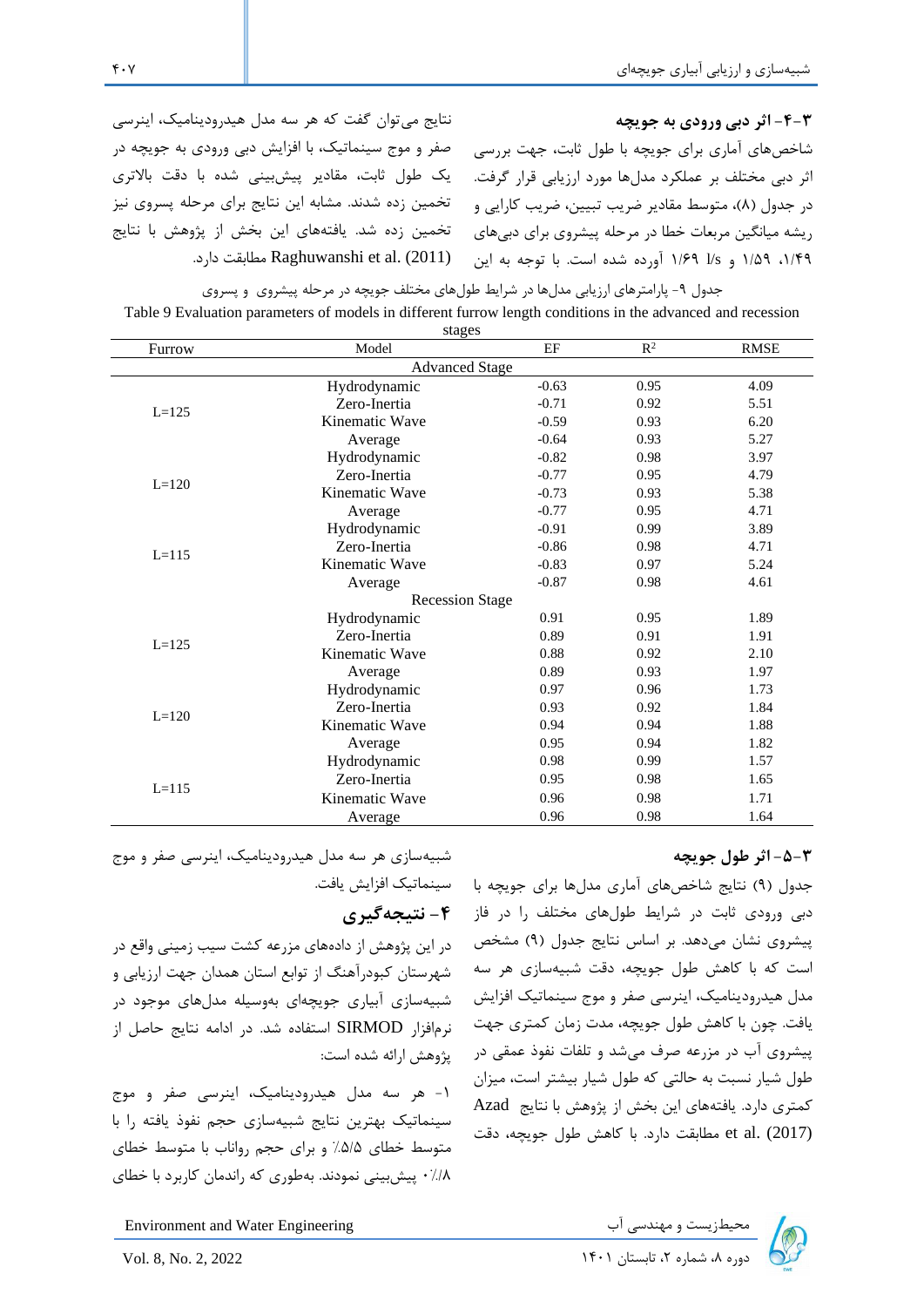کمتر از %8 و راندمان یکنواختی با خطای کمتر از یک درصد و رواناب خروجی برای ابتدا و انتهای فصل زراعی با خطای آبیاری جویچه ای در هر سه مدل هیدرودینامیک، اینرسی نسبی کمتر از %4 به خوبی توسط هر سه مدل تخمین زده شد.

> -2 پارامترهای شیب جریان و ضریب زبری مانینگ تأثیر کم- تری بر شاخصهای خروجی دارند. پارامترهایی مانند دبی جریان، زمان قطع جریان و ضرایب معادله نفوذ تأثیر زیادی بر خروجیهای مدل دارند. تحلیل حساسیت دو متغیرهای نشان داد که زمان قطع جریان بیشترین تأثیر را بر روی مرحله پ یشروی داشت و همچنین پارامترهای معادله نفوذ در رتبه های بعدی این تأثیرگذاری قرار دارند.

-3 دبی ورودی و پارامترهای نفوذ بیشترین تأثیر را بر روی زمان پ یشروی داشت. همچنین زمان قطع کم ترین تأثیر را بر روی زمان پسروی داشت.

### **References**

Abbasi, F. (2012). Principles of flow in surface irrigation. Publications of the national committee of irrigation and drainage, First Edition, 211 pp [In Persian].

-4 با کاهش طول جویچه، دقت پیشبینی مراحل مختلف

دادهها حسب درخواست، از طرف نویسنده مسئول از طریق

نویسندگان این مقاله اعالم می دارند که هیچ تضاد منافعی

در رابطه با نویسندگی و یا انتشار این مقاله ندارند .

صفر و موج سینماتیک افزایش پیدا کرد.

**دسترسی به داده ها**

ایمیل قابل ارسال است.

**تضاد منافع نویسندگان** 

- Alizadeh, A. (2004). Design of irrigation systems. Fifth Edition. Astan Quds Razavi Publications, 583 pp [In Persian].
- Azad, N., Rezaverdinejad, V., Behmanesh, S. and Sadraddini, A. A. (2017). Optimization of surge irrigation system based on irrigation and furrow geometric variables using SIRMOD model. J. Water Irrig. Manage., 7(1), 151-166 [In Persian].
- Bagheri, M. and Alipour Hafshejani, M. (2011). Evaluation of surface irrigation models in sugarcane furrow irrigation located in Khuzestan province. The First Conf. on Strategies for Achieving Sustainable Agriculture. Payame Noor University of Khuzestan, Ahvaz [In Persian].
- Bautista, E., Strelkoff, T. S. and Clemmens, A. J. (2002). Sensitivity of surface irrigation to infiltration parameters: implications for management. In: Burt, C.M., Anderson, S.S. Eds), Energy, climate, environment and water-issues and opportunities for irrigation and drainage. proc. USCID/EWRI Conf., San Luis Obispo, CA, July 10-13, pp. 475-485 .
- Behbahani, M. R. and Babazadeh. H. (2005). Field evaluation of surface irrigation model

Environment and Water Engineering دوره بالدوره معتدل السابعة والمهندسي آب المعيطزيست و مهندلسي آب المعيطزيست و مهندلسي آب المعيطزيست و مهندلسي آ<br>دوره بال شماره ۲، تابستان ۱۴۰۱ كنوره ماسم معيد المعداد 7، المستان ۱۴۰۱ كنوره بالمعلوم بالمعلوم بالمعلوم بالمعل

(SIRMOD) (Case study in furrow irrigation). J. Agr. Sci. Nat. Res., 12(2), 1-9 [In Persian].

- Clark, B., Hall, L., Walker, W. and Eckhardt, J. (2009). Application of SIRMOD to evaluate potential tail water reduction from improved irrigation management. World Environmental and Water Recourse Congress. American Society of Civil Engineers. May 17-21.
- Ebrahimian, H. and Liaghat, A. (2011). Field evaluation of various mathematical models for furrow and border irrigation systems. J. Soil Water Res., 6(2), 91-101 [In Persian].
- Farasati, M., Farzi, S. and Pourmohammad, P. (2018). Field evaluation and analysis of furrow irrigation by SIRMOD and WinSRFR models. J. Environ. Water Eng., 4(3), 207-215 [In Persian].
- Gholami Sefidkouhi, M. A. and Koulaian, A. (2014). Field evaluation and sensitivity analysis of the SIRMOD model in furrow irrigation. Iran J. Irrig. Drain., 8(3), 473-483 [In Persian].
- Katopodes, N. D. and Strelkoff, T. (1977). Hydrodynamics of border irrigation-complete model. J. Irrig. Drain. Div., 103(3), 309-324.
- Khoshravesh, M., Mirzaei, S. M. J., Shirazi, P. and Norooz Valashedi, R. (2018). Evaluation of dripper clogging using magnetic water in drip irrigation. Appl. Water Sci., 8(3): 1177- 1191.

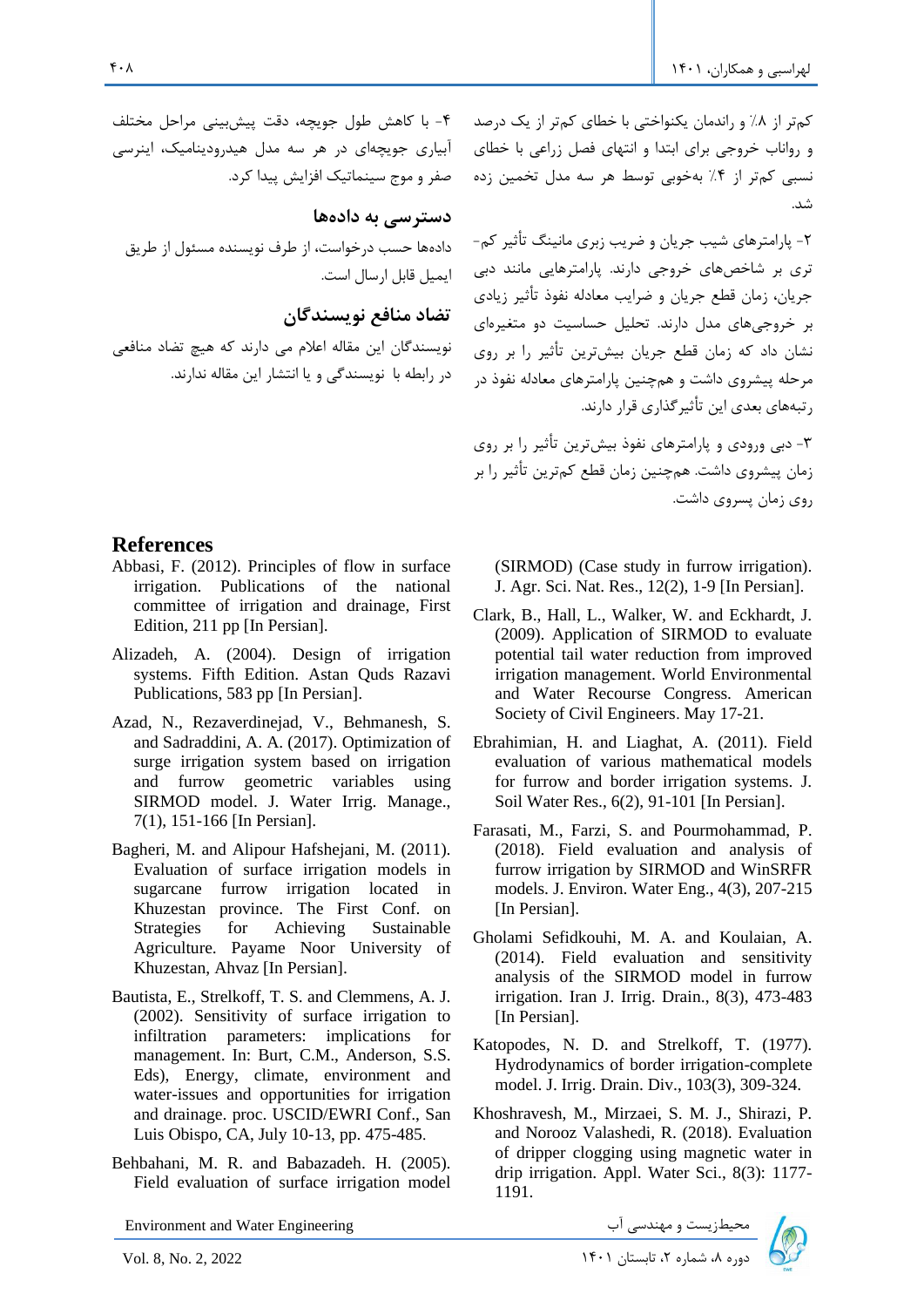- Lane, J. W. and Ferrira, V. A. (1982). Sensitivity analysis. In CREAM, A field scale model for chemical, Runoff and EROSIN from Agricultural Management system, (ed.) W. G. Knisel, Vol. A. Model Documentation. USDA conservation Res. Report No. 26. 113- 158. Washington, D.C.
- Mahdizadeh, K. M., Gholami, S. M. and Vlipour, M. (2014). Simulation of open- and closedend border irrigation systems using SIRMOD, Arch. Agron. Soil Sci., 61(7), 929-941.
- McClymont, D. J., Raine, S. R. and Smith, R. J. (1996). The prediction of furrow irrigation performance using the surface irrigation model SIRMOD. In 13<sup>th</sup> National Conference. Irrigation Association of Australia. Adelaide .
- Milapalli, D., Singh, R. and Raghuwanshi, N. (2009). Physically based model for simulating flow in furrow irrigation. I: Model development. J. Irrig. Drain. Eng., 135, 739- 746.
- Mohamad Jani, I. and Yazdanian, N. (2014). The analysis of water crisis conjecture in Iran and the exigent and measures for its management. Ravand, 21(65, 66), 117-144 [In Persian].
- Mokari Gahroodi, E., Liaghat, A. M. and Nahvinia, M. J. (2013). Application of WinSRFR3.1 model in furrow irrigation simulation. Iran J. Irrig. Drain., 7(1), 59-67 [In Persian].
- Moravejalahkami, B., Mostafazadeh-Fard, B., Heidarpour, M. and Abbasi, F. (2009). Furrow infiltration and roughness prediction for different furrow inflow hydrographs using a Zero-Inertia model with a multilevel calibration approach. Biosystems Eng., 103(3), 374-381.
- Raghuwanshi, N., Saha, R., Mailapalli, D. and Upadhyaya, S. (2011). Infiltration evaluation strategy for border irrigation management. J. Irrig. Drain. Eng., 137, 602–609.
- Saltelli, A., Chan, K. and Scott, M. (2009). Sensitivity Analysis. John Wiley & Sons: New York, NY. 504 pp.
- Soltani A. and Soltani M. (2018). Assessment of base flow separation methods in Karaj dam watershed. J. Environ. Water Eng., 4(3), 216 – 228 [In Persian].
- Soltani A. and Soltani M. (2018). Assessment of base flow separation methods in Karaj dam

Environment and Water Engineering دیم السته و مهندسی آب ( Environment and Water Engineering<br>دوره ۸، شماره ۲، تابستان ۱۴۰۱ ایستان ۱۴۰۱ I۴۰۱ ایستان ۱۴۰۱ 2022 2, 2022 Alex

watershed. J. Environ. Water Eng., 4(3), 216 – 228 [In Persian].

- Stewart M., Cimino J. and Ross M. (2007). Calibration of base flow separation methods with stream flow conductivity. Ground water, 45(1), 17-27.
- Stewart M., Cimino J. and Ross M. (2007). Calibration of base flow separation methods with stream flow conductivity. Ground water, 45(1), 17-27.
- Taghizadeh, Z., Verdinejad, V. R., Ebrahimian, H. and Khanmohammadi, N. (2013). Field evaluation and analysis surface irrigation system with win SRFR (case study furrow Irrigation). J. Water Soil (Agr. Sci. Tech.)., 26(6), 1450-1459 [In Persian]
- Taimori M., Ghanbarpor M., Bashirgonbad M., Zolfaghari M., Kazemikia S. (2012). Comparing of base flow index of different methods of hydrograph analysis in some rivers of West Azerbaijan. J. Water Soil Sci., 15(57), 2019-228 [In Persian].
- Taimori M., Ghanbarpor M., Bashirgonbad M., Zolfaghari M., Kazemikia S. (2012). Comparing of base flow index of different methods of hydrograph analysis in some rivers of West Azerbaijan. J. Water Soil Sci., 15(57), 2019-228 [In Persian].
- Tallaksen L. M. and Van Lanen H. A. (2004). Hydrological Drought: Processes and Estimation Methods for Stream flow and Groundwater, Elsevier: Amsterdam, the Netherlands, 579 pp.
- Tallaksen L. M. and Van Lanen H. A. (2004). Hydrological Drought: Processes and Estimation Methods for Stream flow and Groundwater, Elsevier: Amsterdam, the Netherlands, 579 pp.
- Tavakoli M., Karimi H. and Norollahi H. (2018). Investigation the effects of climate change on water resources of Ilam Dam Watershed. Watershed Eng. Manag., 10 (2), 157-170 [In Persian].
- Tavakoli M., Karimi H. and Norollahi H. (2018). Investigation the effects of climate change on water resources of Ilam Dam Watershed. Watershed Eng. Manag., 10 (2), 157-170 [In Persian].
- Walker, W. R. (2003). SIRMOD III. Surface Irrigation simulation, evaluation and design.